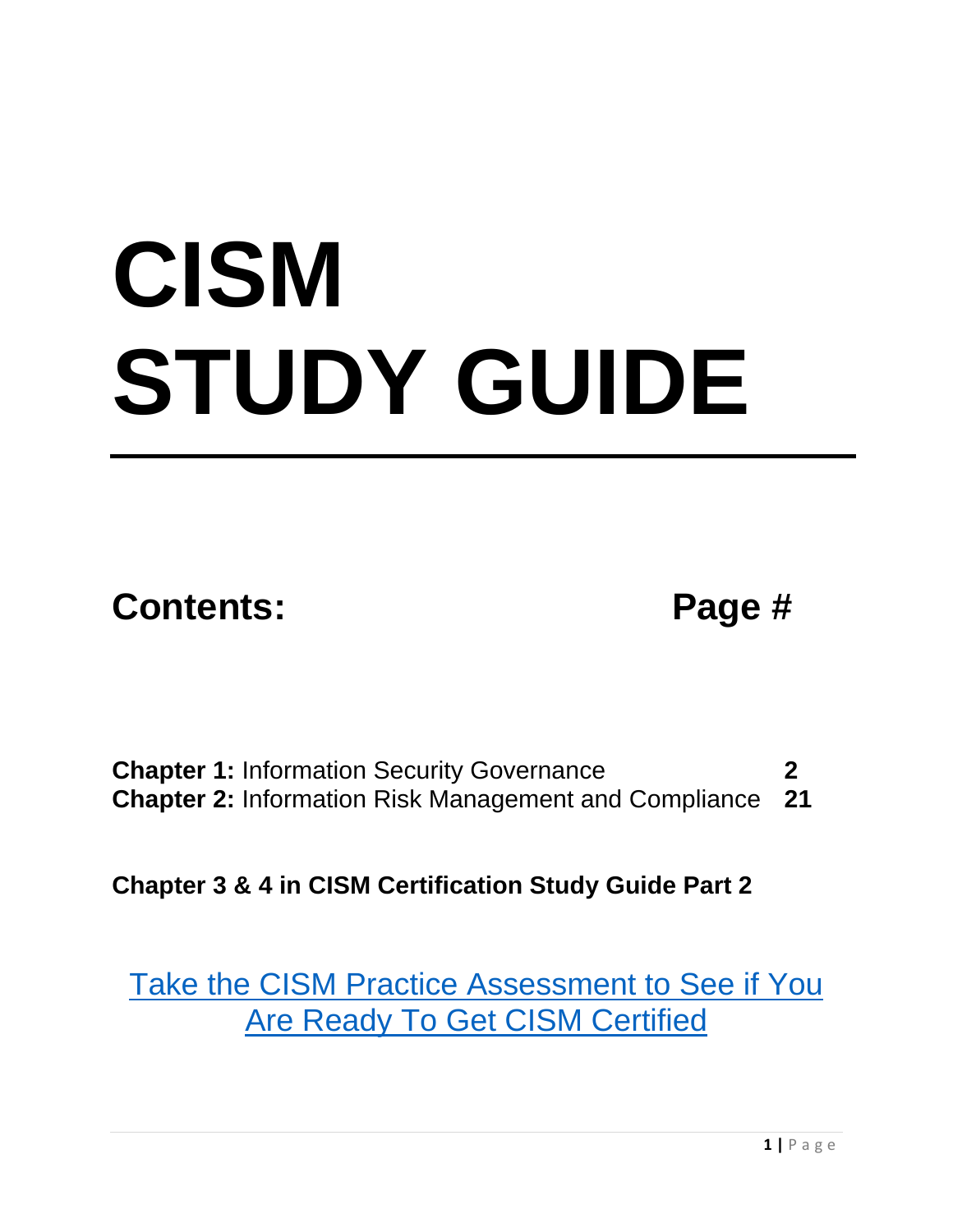# **CHAPTER 1:**

### **Information Security Governance**

Exam Relevance: 24% (approximately 48 questions)



#### **EXAM COMPOSITION PERCENTAGE**

#### **Objective**

Ensure that the information security manager has the knowledge to establish and maintain an information security governance framework and supporting processes to ensure that the information security strategy is aligned with organizational goals and objectives, information risk is managed appropriately and program resources are managed responsibly

#### **Information Security Governance Overview**

- **Information** has become an indispensable component of conducting business for virtually all organizations.
- **Information security governance** is the set of responsibilities and practices exercised by the board and executive management

Information vs. Knowledge

- **Information** can be defined as "**data endowed with meaning and purpose**." It is the substance of knowledge.
- **Knowledge** is, in turn, captured, transported and stored as **organized information**.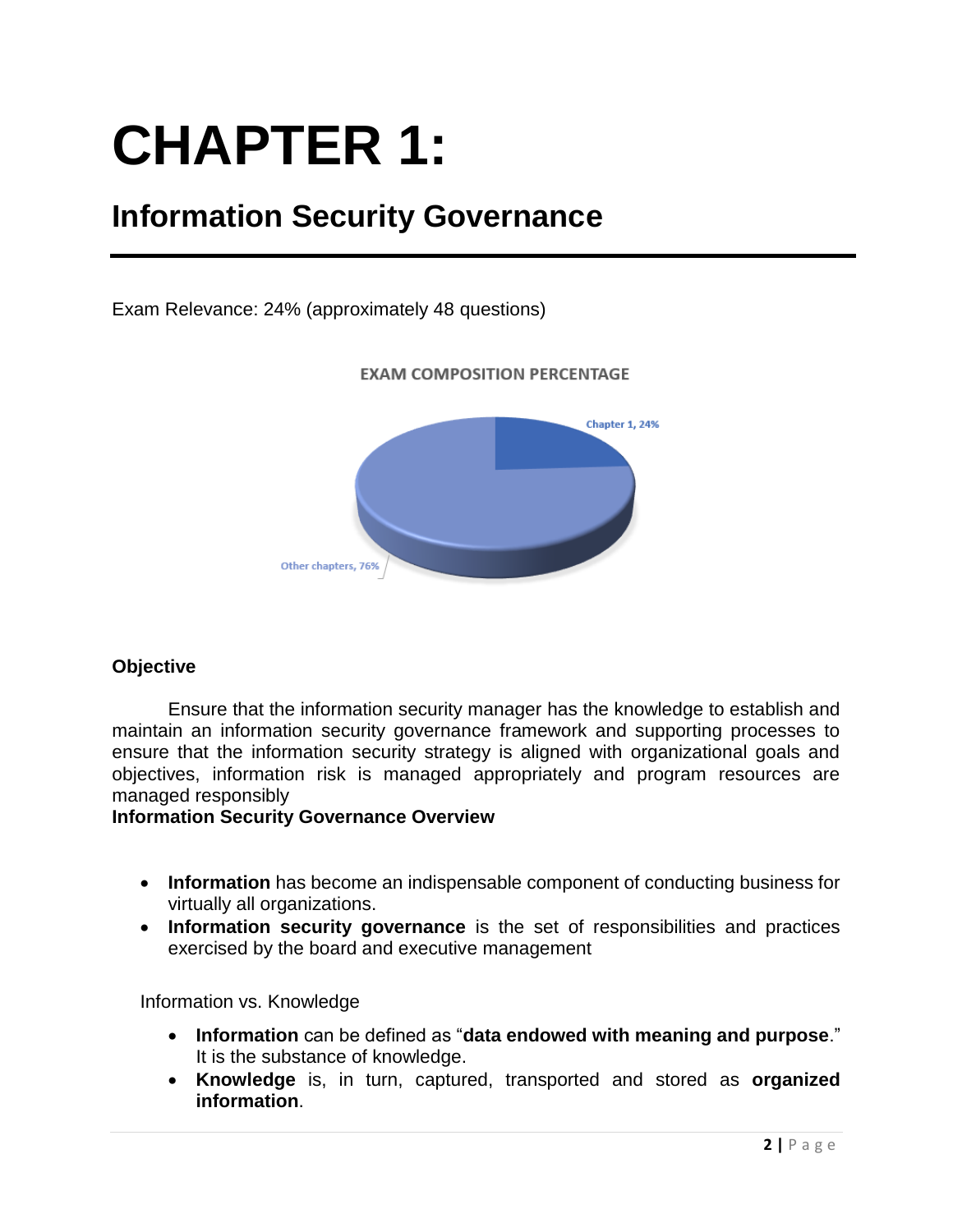#### **Information Security Governance**

- Must be addressed at the **highest organizational level**
- Is part of **enterprise governance**
- **Executive management & board of directors** are accountable and must provide the necessary:
	- o Leadership
	- o Organizational structures
	- o Processes

#### **Management Tasks**

• Any management process involves four key phase:



• IS governance focuses on high-level planning as a foundation for management activities

#### **Information Security Manager's Responsibility**

Executive management looks to the ISM to:

- **Define and manage** the information security program
- **Provide education and guidance** to the executive team
- **Present options** and information to enable decision making
- Acts an **information security advisor**

#### **Importance of Information Security Governance**

Benefits of strong information security governance include:

- Improving trust in customer relationships
- Protecting the organization's reputation
- Providing accountability for safeguarding information during critical business activities

#### **Importance of Information Security Governance**

Effective information security can add significant value to organizations by:

• **Reducing losses** from security-related events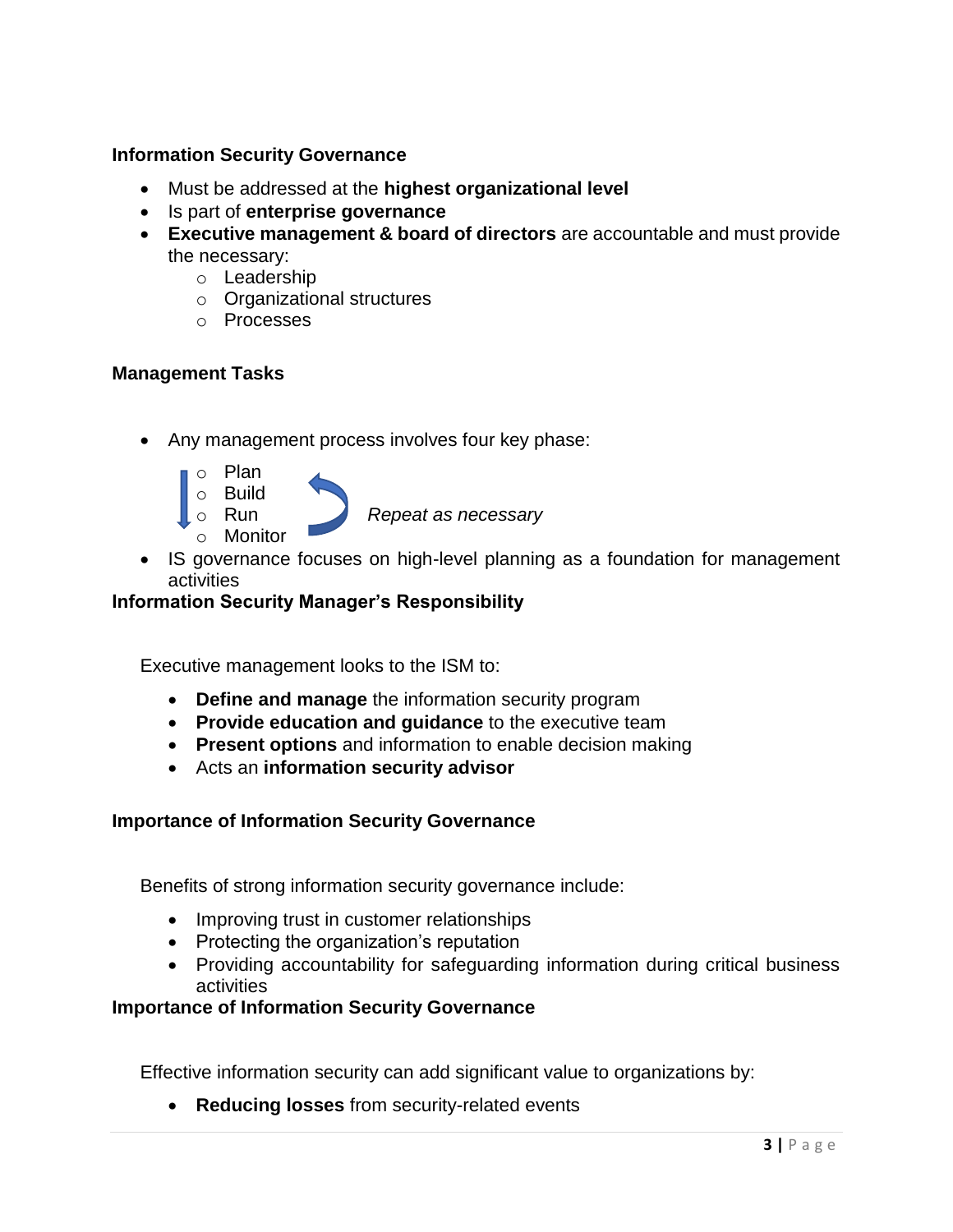• **Providing assurance** that security incidents and breaches are not catastrophic

#### **Frameworks Enable Governance**

- Establish:
	- o Basis for consistent/ **repeatable behavior**
	- o Eliminates the "**moving target**"
- Formal, documented evidence of stewardship
- Demonstrates due diligence to employee / business partners/customers/other stakeholders
- Should serve as basis for audit criteria and employee evaluations

#### **IT is a Basic Business Requirement**

- Rules are required for all types of business processes and activities:
	- o Sales processes, hiring firing routines, payables accounting, workplace etiquette, environmental/ disposal practices
- Information security is no different:
	- o Relatively complex rules need to be spelled out to all information system stakeholders/users

#### **Most Governance Transcends Technology**

- Based on principles that go beyond a particular technology or platform:
	- o "**Information is a valuable asset that requires protection from unauthorized access or disclosure**."
- Anchored in sound **business goals** and ideals
- Helps organization deal with rapidly changing technological environment:
	- o Passwords… pass phrases… two keys… biometrics

#### **Governance Owner/ Sponsor**

- Depends on how information security is integrated into the organization
- Elevation of information security to the level of an officer within an organization is evidence that **senior management understands** the need to integrate information security governance into the overall enterprise governance framework o Example: if role exists, Chief Information Security Officer
- The **CISO** position has been gaining popularity.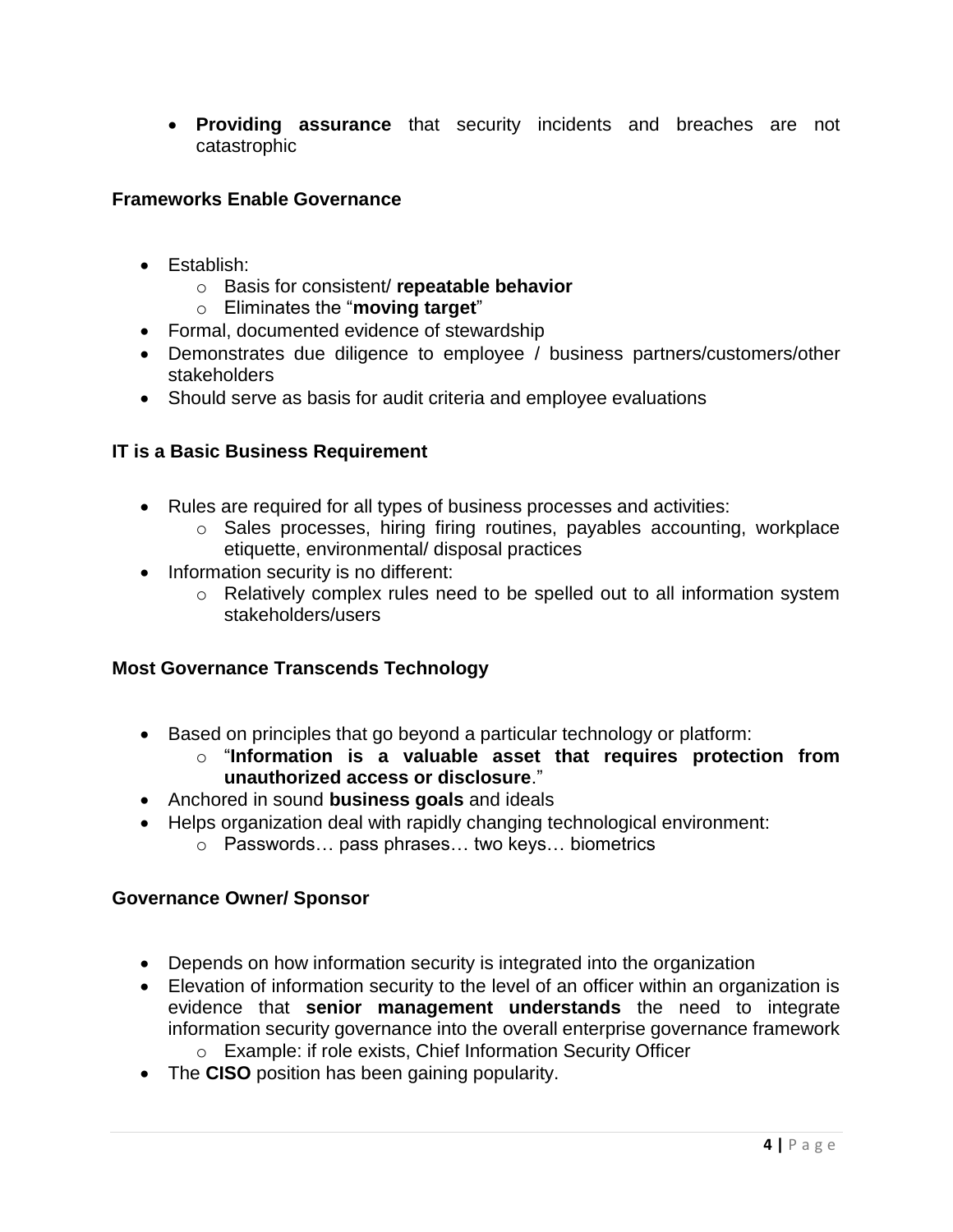- o Percentage of respondents saying their companies have a security executive:
	- $\blacksquare$  In 2011,  $> 80\%$
	- In 2006, 22%
- o One-third of CISOs report to CIOs
- o 35% of CISOs report to CEOs
- o 28% of CISOs report to board of directors

#### **Outcomes of Information Security Governance**

- **Strategic alignment**:
	- o Aligned with **business strategy** to support objectives
- **Risk management**
	- o **Mitigate** risk and **reduce** impacts to **acceptable levels**
- **Value delivery**
	- o Optimizing security investments **in support of objectives**
- **Resource optimization**
	- o Security knowledge/ infrastructure used efficiently/ effectively
- **Performance measurement**
	- o Monitoring and reporting to ensure objectives achieved
- **Integration**
	- o Integrate relevant assurance factors to ensure that processes operate as intended from end to end

#### **Effective Information Security Governance**

- **BMIS-** a clear organizational strategy for preservation is equally important to and must accompany a strategy for progress
- **CMU-** viewing adequate security as a non-negotiable requirement of being in business

#### **Business Goals and Objectives**

- **Corporate governance** is the set of responsibilities and practices exercised by the board and executive management:
- Goals include: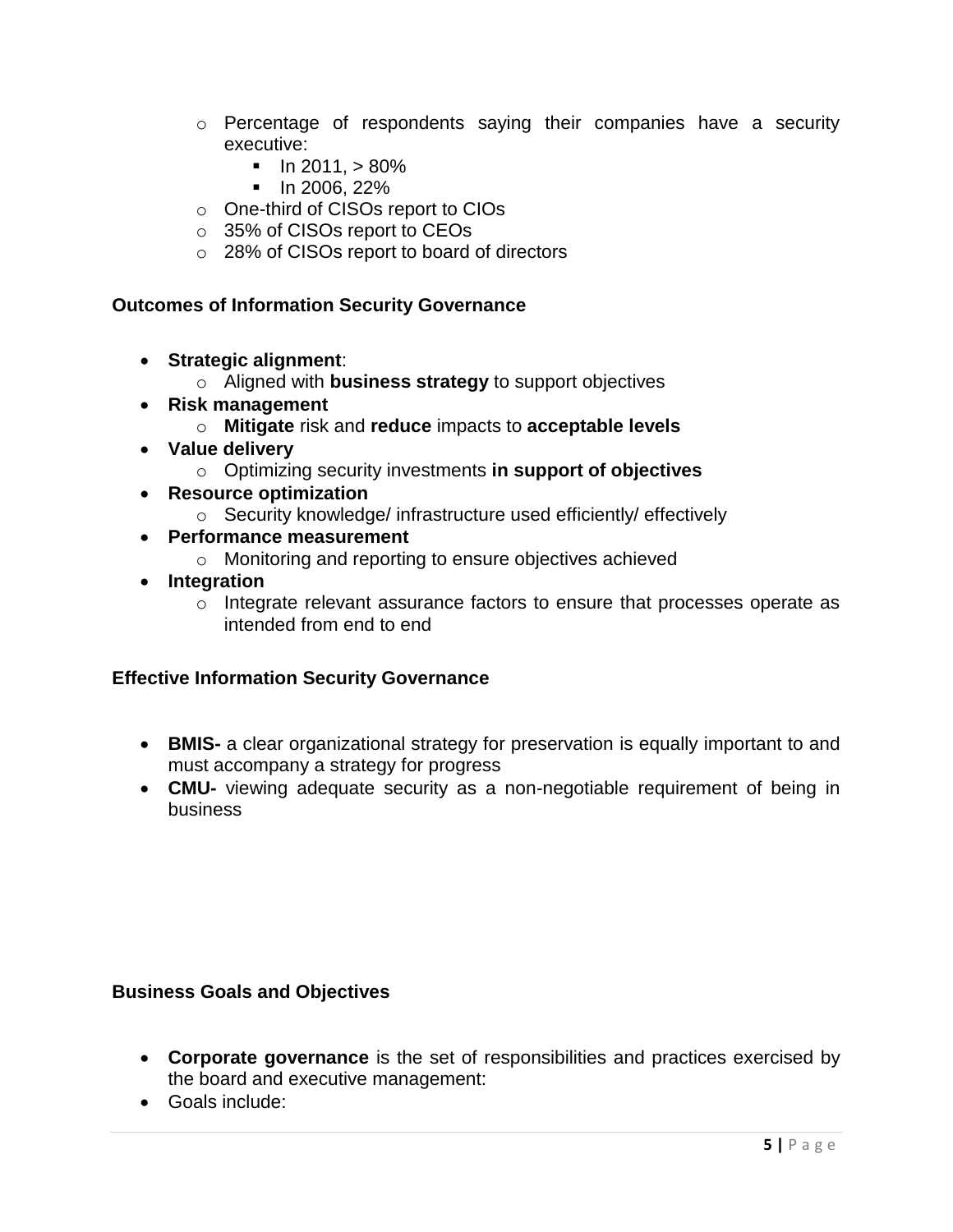- o Providing **strategic direction**
- o Ensuring that objectives are achieved
- o Ascertaining that risk is **managed appropriately**
- o Verifying that the enterprise's resources are used responsibly
- What is information security governance?
	- o Is a subset of corporate governance
	- o Provide strategic direction for security activities and ensures that objectives are achieved
	- o Ensures that information security risk is appropriately managed
	- o Also helps ensure that information resources are used responsibly
- To achieve effective information security governance, management must establish and maintain a **framework**
	- o **Framework** will guide the development and management of a comprehensive information security program that supports business objectives
- The governance framework generally consists of:
	- o A comprehensive **security strategy** linked with business objectives
	- o **Security policies** that address each aspect of strategy, controls and regulation
	- o A complete set of **standards** for each policy
	- o An **organizational structure** void of conflicts of interest with sufficient authority and resources
	- o **Metrics and monitoring** processes to ensure compliance and provide feedback

#### **Scope and Charter of Information Security Governance**

- Information security deals with *all* **aspects** of information.
- **IT security** is concerned with security of information within the boundaries of the technology domain

#### **Roles and Responsibilities of Senior Management**

- **Board of directors/ senior management**
	- o Information security governance
- **Executive management**
	- o Implementing effective security governance and defining the strategic security objectives
- **Steering committee**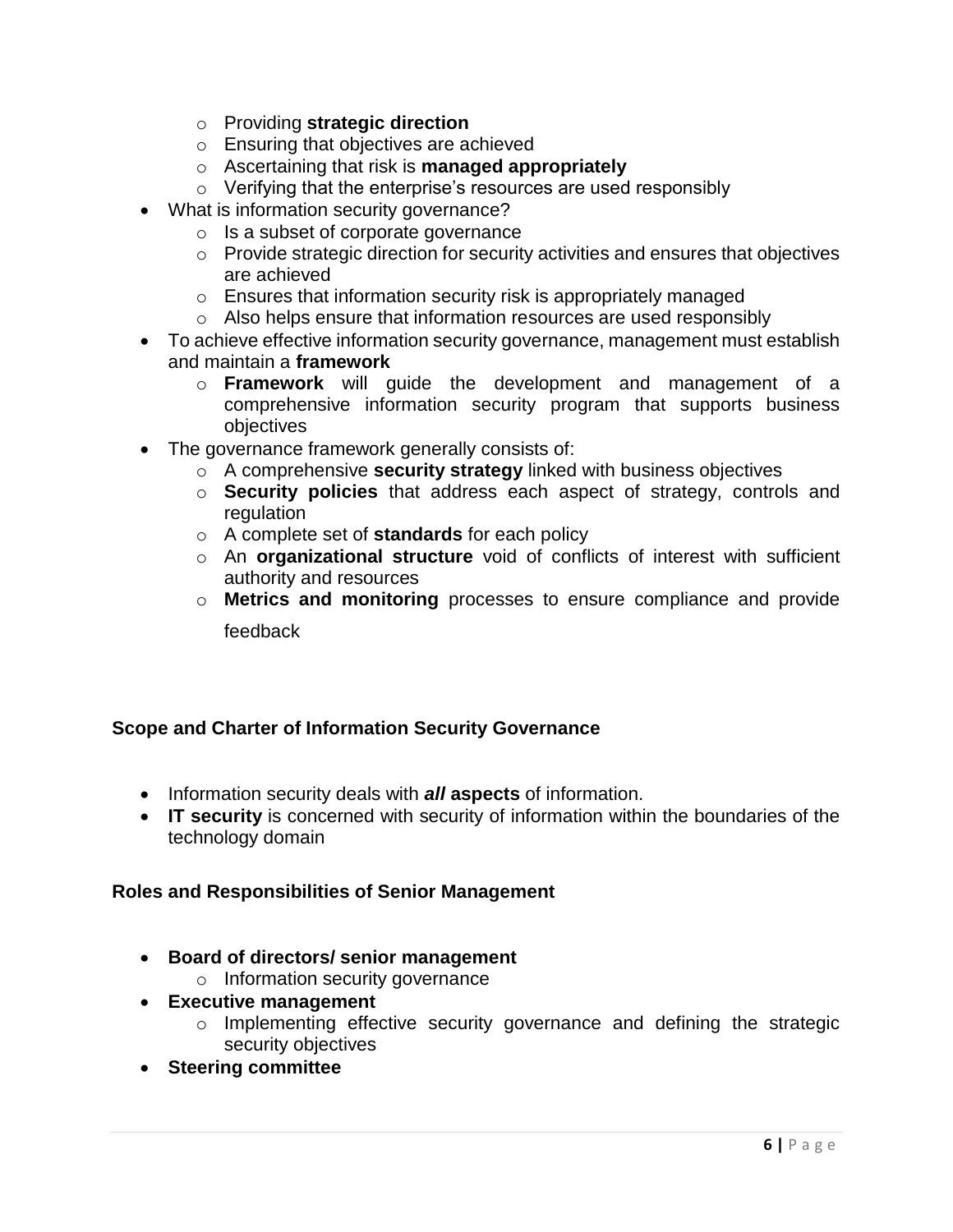- $\circ$  Ensuring that all stakeholders impacted by security considerations are involved
- **Chief information security officer (CISO)**
	- o Responsibilities currently range from the CISO who reports to the CEO to system administrators who have part-time responsibility for security management

#### **Information Security Roles and Responsibilities**

- **Information Security Manager**
	- o Develops security strategy with input from key business units and approval of strategy by senior leadership
	- o Educates management
- Information Security Requires:
	- o **Leadership** and ongoing **support from senior management**
	- o Integration with and **cooperation from organizational business unit** management
	- o Establishing reporting and communication channels

#### **Governance, Risk Management and Compliance**

GRC-approach adopted by many organizations to combine assurance processes including:

- Internal Audit
- Compliance programs (SOX)
- Enterprise risk management (ERM)
- Incident management

An IT GRC program generally includes:

- Controls and policy library
- Policy distribution and response
- IT control self-assessment and measurement
- IT asset repository
- Automated general computer control collection
- Remediation and exception management
- Reporting
- Advance IT risk evaluation and compliance dashboards

#### **Business Model for Information Security**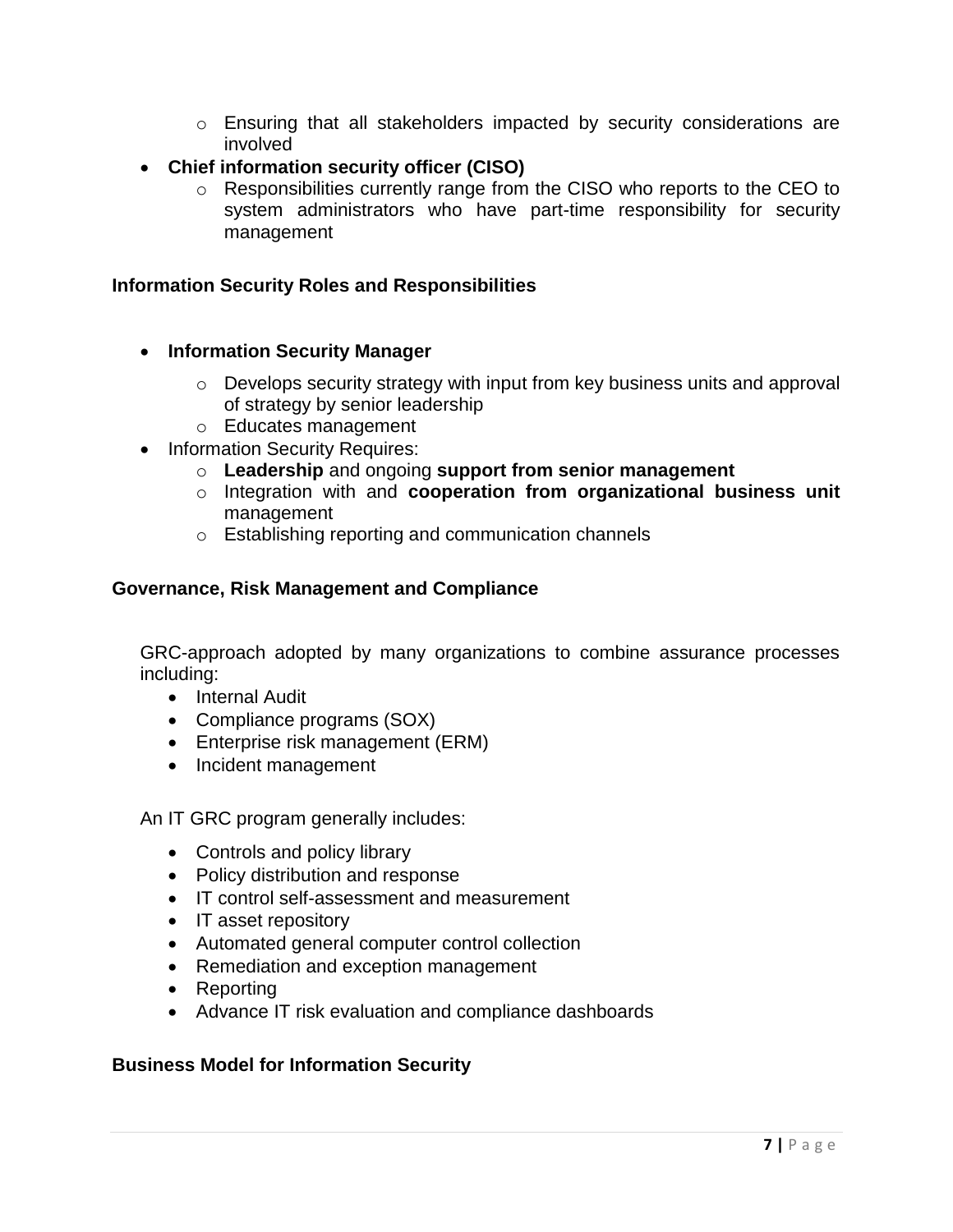- Model originated at the Institute for Critical Information Infrastructure Protection
- A business-oriented approach to managing information security
- Best viewed as flexible, 3-D, pyramid-shaped structure made up of four elements linked by six dynamic interactions

#### **Assurance Process Integration-Convergence**

Information security has traditionally been executed in silos, using different terminology and reporting structures. Drivers for convergence are:

- Rapid expansion of the enterprise ecosystem
- Value migration from physical to information-based and intangibles assets
- New protective technologies blurring functional boundaries
- New compliance and regulatory regimes
- Continuing pressure to reduce cost

Goals of convergence are to:

- Reduce security gaps
- Minimize duplication of efforts
- Increase return on security investment

#### **Information Security Concepts and Technologies**

- **Access Control**-who/how someone can access a resource
- **Auditability**-enable reconstruction, review and examination of sequence of events
- **Authentication**-verify identity: something you know, something you have and something you are
- **Authorization**-what you can do once you have access
- **Availability**-accessible and usable when required
- **Confidentiality**-data secrecy
- **Integrity**-assurance of no unauthorized modification in processing, transmission and storage
- **Layered security**-defense in-depth
- **Nonrepudiation**-cannot deny

#### **Governance and Third-party Relationships**

Rules in processes for:

• Service providers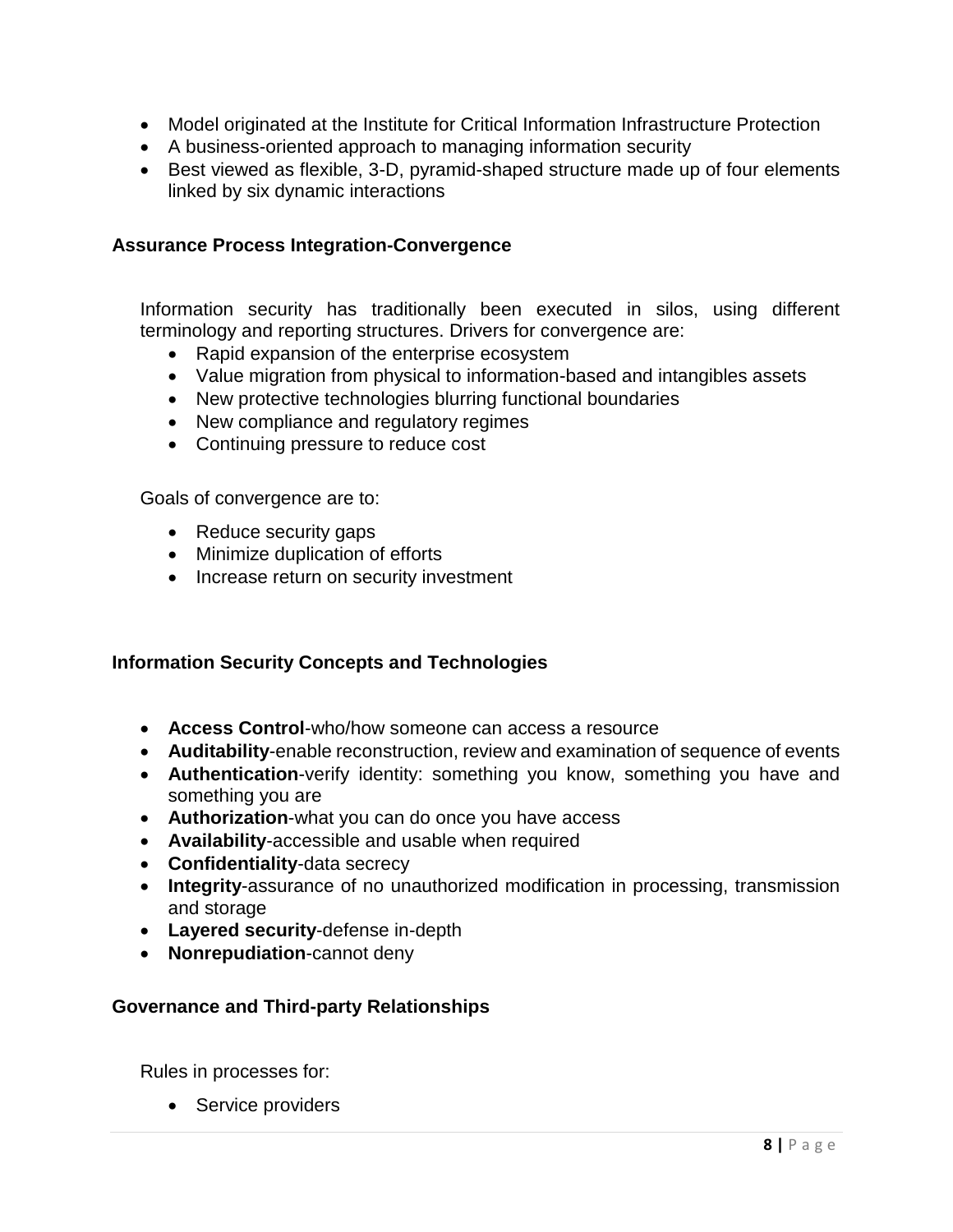- Outsourced operations
- Trading partners
- Merged or acquired organization

#### **Information Security Governance Metrics**

- **Metrics** is a term used to denote measurements based on one or more references and involves at least two points, the measurement and the reference.
- **Contemporary security metrics** usually *fail* to tell us about the state or degree of safety relative to a reference point.
- It is difficult or impossible to manage any activity that cannot be measured
- Standard security metrics may include:
	- o Downtime due to viruses
	- o Percentage of servers patched
	- o Number of penetrations of systems
- No metric in and of itself actually provides information on how *secure* the organization actually is, however-all that can be stated is that:
	- o Some organizations are attacked more frequently and/or suffer greater losses than others.
	- o There is a strong correlation between good security management and practices and relatively fewer incidents and losses.
- Key goal indicators **(KGIs)** and key performance indicators **(KPIs)** can be useful in providing information about achievement of process or service goals
- KGIs tend to reflect more **strategic goals**
- KPIs tend to reflect more **tactical goals**
- **Strategic alignment** of information security in **support of organizational objectives** is a highly desirable goal
- The best overall indicator that security activities are in alignment with business objectives is a **security strategy that defines security objectives in business terms**
- Indicators of alignment are as follows:
	- $\circ$  The extent to which the security program demonstrably enables specific business activities
	- o Business activities delayed or not undertaken because of inadequate risk management capability
	- o A security organization that is responsive to **defined business requirements**
	- o Organizational and security objectives that are defined and clearly understood by all involved in security and related assurance activities
	- o Security programs that are mapped to organizational objectives
	- o A security steering committee consisting of key executives with a charter to ensure ongoing alignment of security activities and business strategy
- **Value delivery** occurs when security investments are optimized in support of organizational objectives
- **KPIs and KGIs** are used to demonstrate value delivery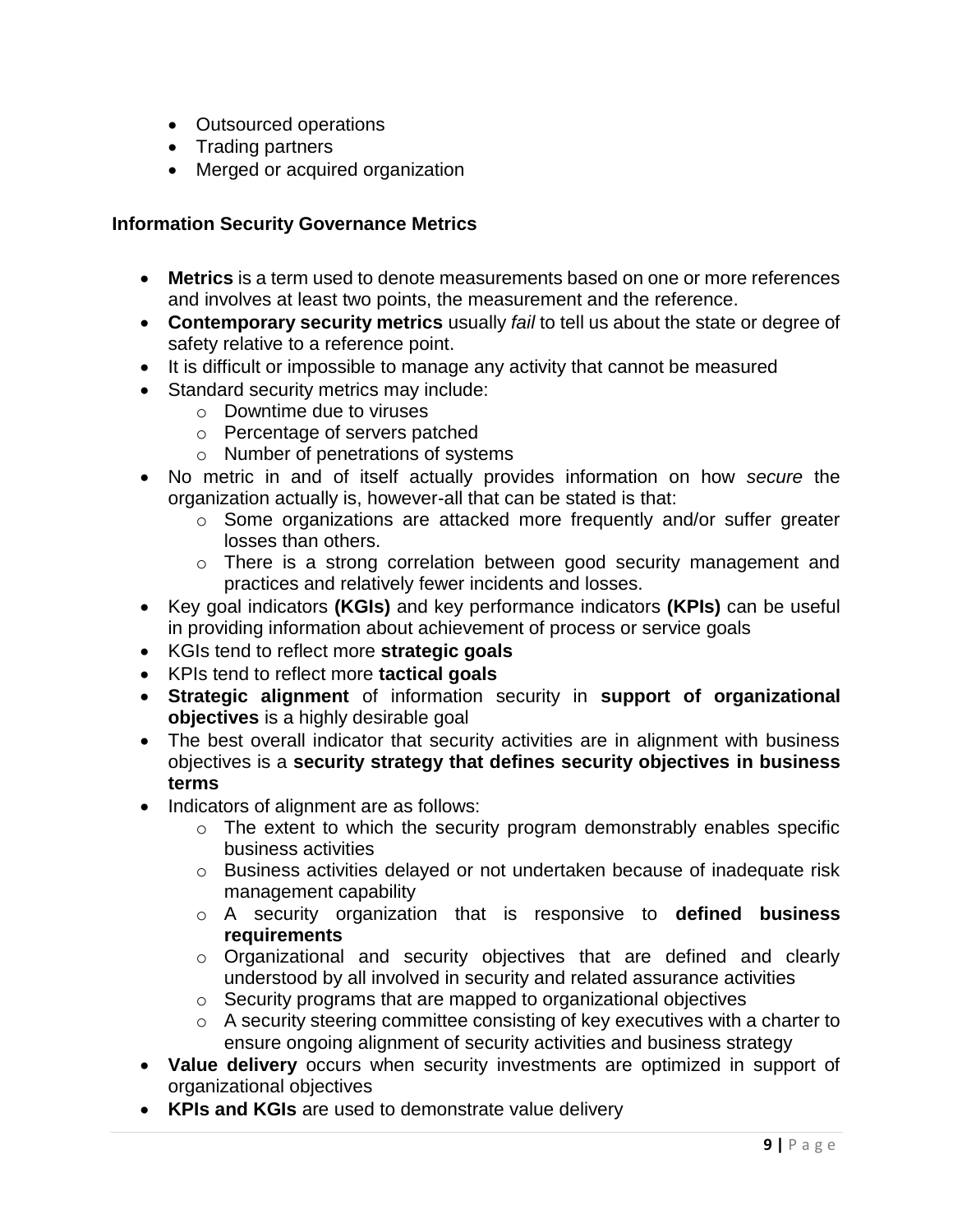- Information security resource management includes:
	- o Processes to plan, allocate, and control information security resources
	- o People, processes, and technologies for improving the efficiency and effectiveness of business solutions
- Indicators of effective resource management can include:
	- o Infrequent problem rediscovery
	- o Effective knowledge capture and dissemination
	- o The extent to which security-related processes are standardized
	- o Clearly defined roles and responsibilities
	- o Information security functions incorporated into every project plan
	- o The proper organizational location, level of authority and number of personnel for the information security function
- **Measuring, monitoring, and reporting** on information security processes is required to ensure that organizational objectives are achieved
- Metrics that provide an indication of the performance of the security machinery are among the most frequently used types of performance measures
- Indicators of effective performance measurement:
	- o The **time** it takes to detect and report security-related incidents
	- o The number and frequency of subsequently discovered unreported incidents
	- o **Benchmarking** comparable organizations for costs and effectiveness
	- o The ability to determine the effectiveness/efficiency of controls
	- o Clear indications that security objectives are being met
	- o The absence of unexpected security events
	- o Knowledge of **impending threats**
	- o Effective means of determining **organizational vulnerabilities**
	- o Consistency of log review practices
	- o Results of business continuity planning/ disaster recovery tests
	- o The extent that key controls are **monitored**
	- o The percentages of metrics **achieving defined criteria**

#### **Assurance Process Integration**

- It is important for the ISM to **integrate assurance functions** in order to: Increase security effectiveness, reduce duplication efforts, and minimize gaps in protection
- KGIs to support assurance integration may include:
	- o No gaps in information asset protection
	- o Elimination of unnecessary **security overlaps**
	- o Seamless integration of assurance activities
	- o Well-defined roles and responsibilities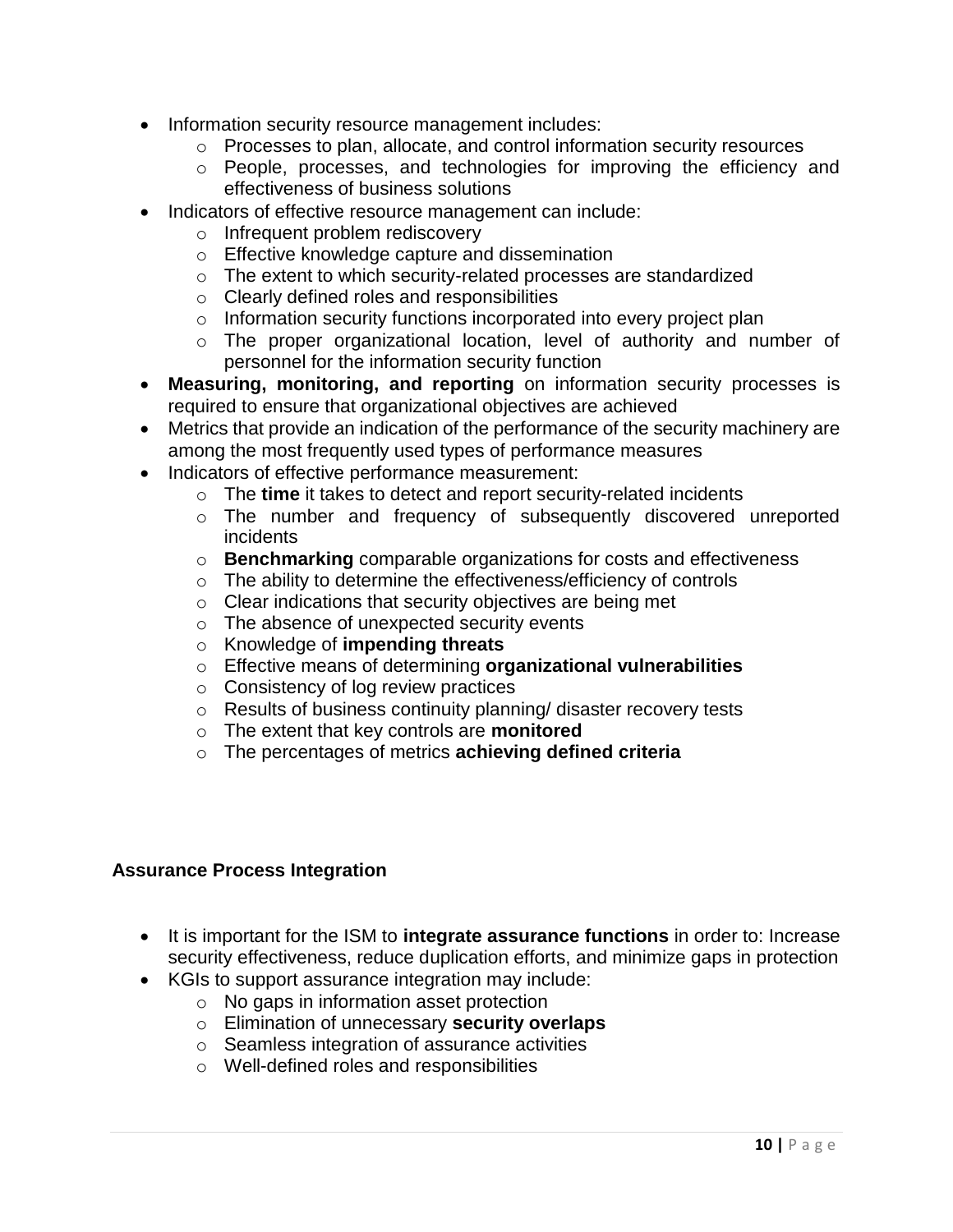#### **Information Security Strategy**

- An information security strategy should:
	- o State **objectives/ purpose/ goals**
	- o Delineate principal policies and plans for achieving objectives/ purpose/goals
	- o Define the range of business and desired state for the business
	- o Provide the **basis for an action plan** based on available resources and constraints; must contain provisions for monitoring and metrics to determine the level of success
- Below are some of the common **pitfalls** for an Information Security Strategy that an ISM must be cautious from:
	- o Overconfidence
	- o Optimism
	- o Anchoring
	- o The status quo bias
	- o Mental accounting
	- o False consensus
- Objectives of information security strategy must be **clearly defined** and **accompanied by metrics** developed to determine if the objectives are being achieved
- The six major **goals of governance** are:
	- o Strategic alignment
	- o Effective risk management
	- o Value delivery
	- o Resource management
	- o Performance management
	- o Process assurance integration
- The goal of the information security strategy is to **protect the organization's information assets**
- In order to achieve the goal of the strategy, relevant information assets must be: **located, classified, labelled, and protected** based on its classification
- **Information** is an asset only to the degree it supports the primary purpose of the business
- Long term security strategy objectives should be in terms of a '**desired state'**
- Objectives should reflect well-articulated vision of desired outcomes for a security program
- **Business linkages** can uncover information security issues at the operational level
- The desired state should include a **snapshot of all relevant conditions** at a particular point in the future
- A **'desired state of security'** must be defined qualitatively in terms of attributes, characteristics and outcomes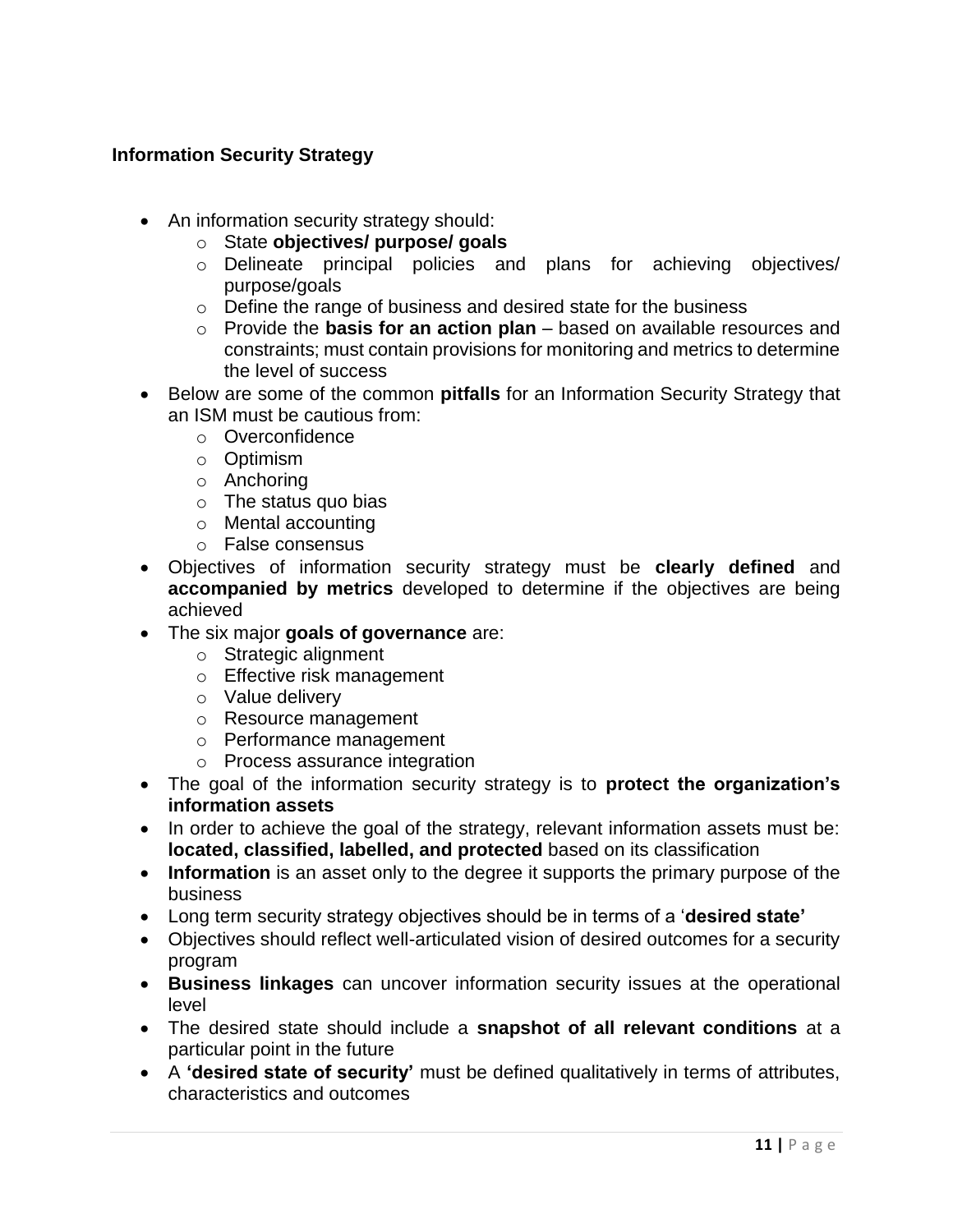- According to **COBIT**, the desired state is 'Protecting the interests of those relying on information, and the processes, systems and communications that handle, store and deliver the information, from harm resulting from failures of availability, confidentiality and integrity
- The five key principles for governance and management of enterprise IT based on COBIT 5:
	- o Meeting stakeholder needs
	- o Covering the enterprise end-to-end
	- o Applying a single, integrated framework
	- o Enabling a holistic approach
	- o Separating governance from management
- The desired state of security may also be defined as levels in the **Capability Maturity Model (CMM):**
	- o **0. Nonexistent**: no recognition of need
	- o **1. Ad hoc**: Risks are considered on an ad hoc basis no formal processes
	- o **2. Repeatable but intuitive**: Emerging understanding of risk and need for security
	- o **3. Defined process**: Companywide risk management policy / security awareness
	- o **4. Managed and measurable**: Risk assessment standard procedure, roles and responsibilities assigned, policies and standards in place
	- o **5. Optimized**: Organization-wide processes implemented
- Determining the **current state of security** is also a critical activity where the same methodology can be applied as to finding out the desired state.
- A security strategy needs to include:
	- o Resources needed
	- o Constraints
	- o A road map that includes people, processes, technologies, and other resources and a security architecture defining the business drivers
- Achieving the **desired state** is a **long-term goal** of a series of projects
- Information security strategy resources include:
	- o Policies
	- o Standards
	- o Procedures
	- o Guidelines
	- o Architecture(s)
	- o Controls physical, technical, procedural
	- o Countermeasures
	- o Layered defenses
	- o Technologies
	- o Personnel security
	- o Organizational structure
	- o Roles and responsibilities
	- o Skills
	- o Training
	- o Awareness education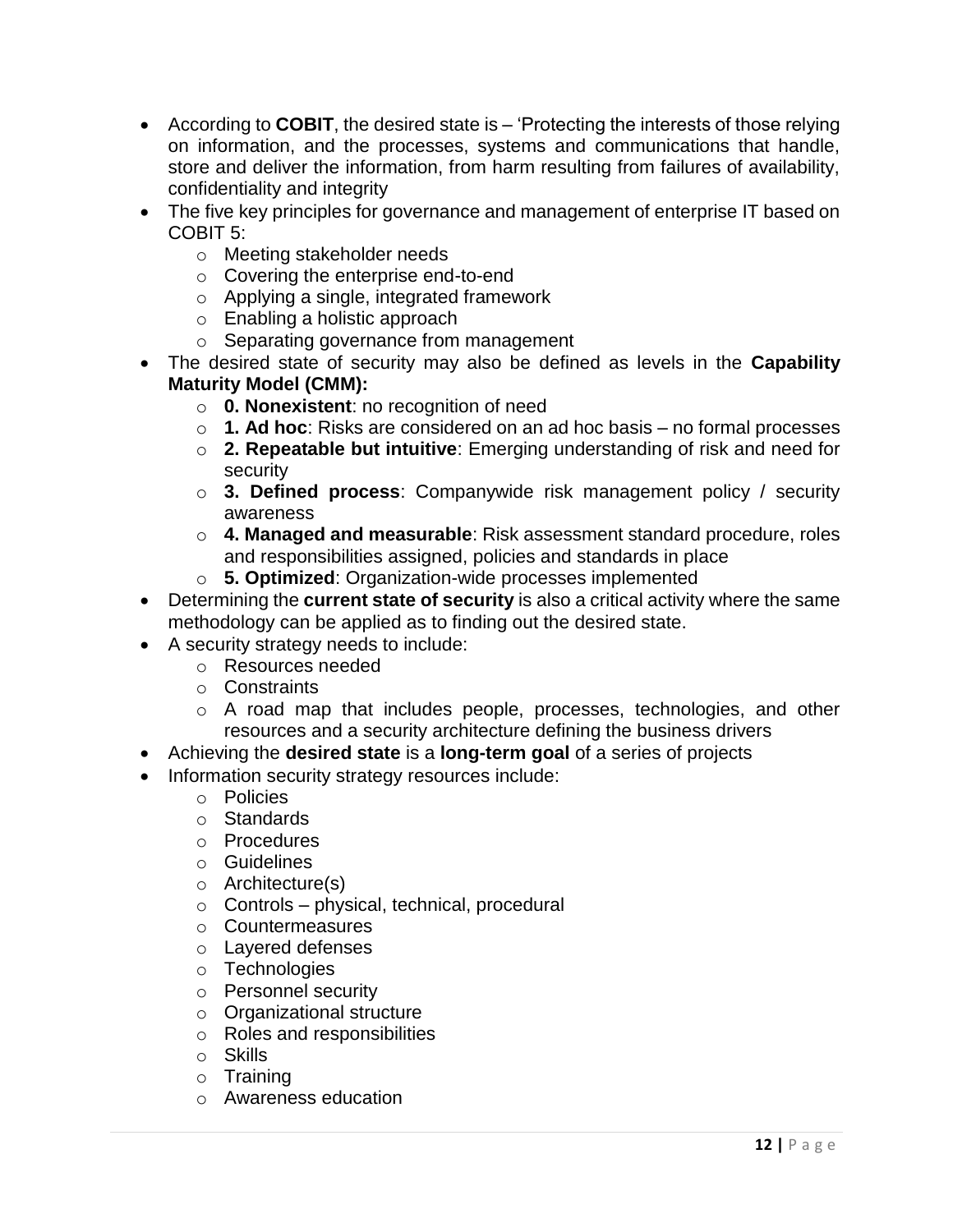- Information security strategy constraints include:
	- o Legal: laws and regulatory requirements
	- o Physical: Capacity, space, environmental constraints
	- o Ethics: Appropriate, reasonable and customary
	- o Culture: Both inside and outside the organization
	- o Costs: Time, money
	- o Personnel: resistance to change, resentment against new constraints

Policies and Standards

- **Policies** are the high-level statements of management intent, expectations and direction
- **Standards** are the metrics, allowable boundaries or the process used to determine whether procedures meet policy requirements
- **Procedures** are the responsibility of operations, but are included here for clarity
- **Guidelines** for executing procedures are also the responsibility of operations
- **Information security architecture** is analogous to the architecture associated with buildings:
	- o Concept
	- o Design
	- o Model
	- o Blueprint
	- o Build, development
- **Controls** are defined as the policies, procedures, practices, and organizational structure designed to provide reasonable assurance that business objectives will be achieved
- Controls can be physical, technical, or procedural
- **Countermeasures** are protection measures that reduce the level of vulnerability to threats and can be considered targeted controls
- **Technology** is one of the cornerstones of an effective security strategy accompanied by policies, standards, and procedures
- The first line of defense is trying to ensure the trust worthiness and integrity of new and existing personnel
- Personnel-related measures must be proportional to the sensitivity and criticality of the requirements of the position held
- Security **centralization/standardization** depends on the organizational structure
- A **decentralized security process** allows security administrators to be closer to the users and understand local issues better
- An employee's annual job performance and objectives can include security-related measurements
- The ISM needs to work with HR o define security roles and responsibilities
- A **skills inventory** is important in determining the resources available in developing a security strategy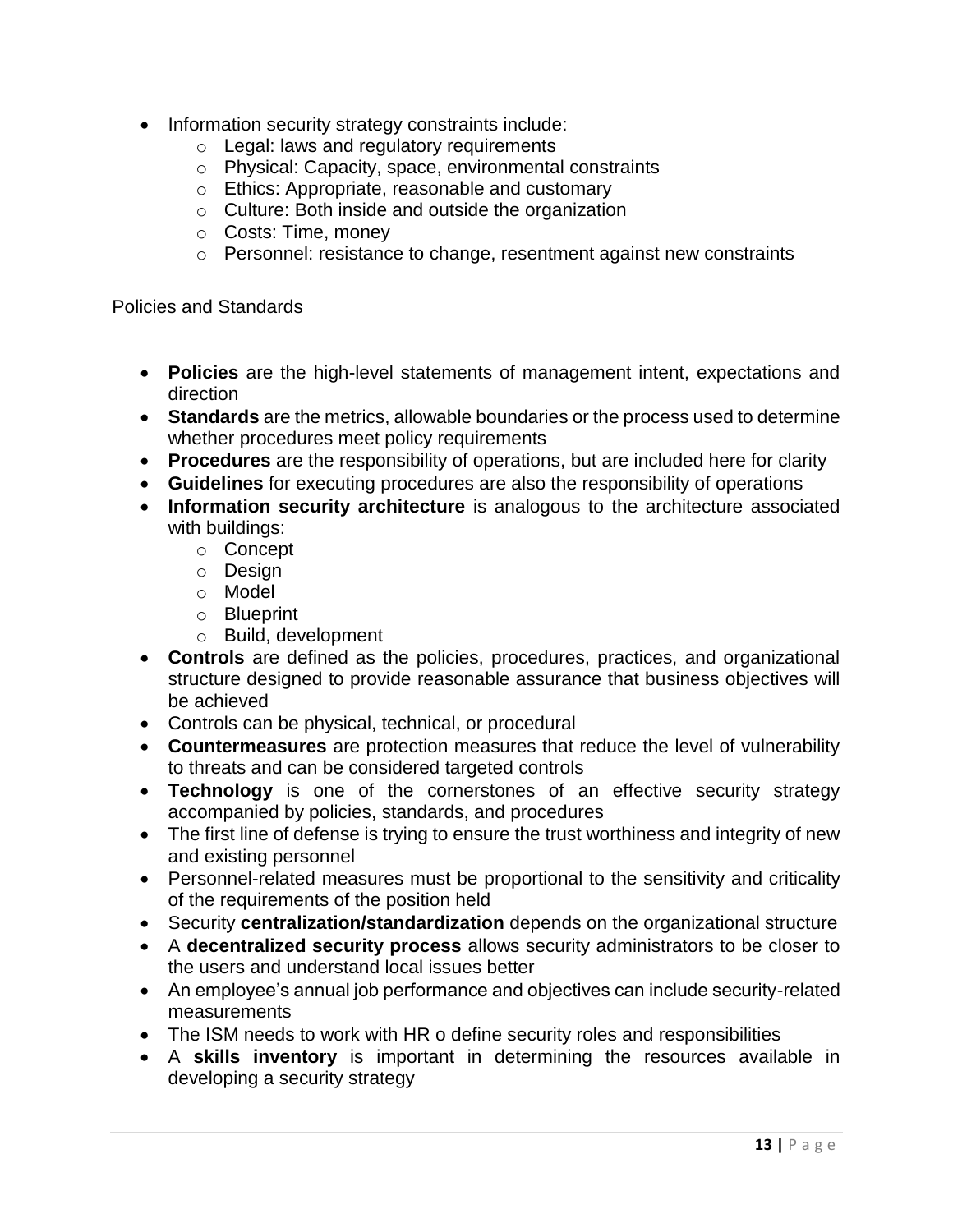- **Recurring security awareness program** aimed at end users reinforces the importance of information security
- Evidence indicated that the majority of end users are not aware of existing security policies and standards
- **Security awareness and training** has often produced the most cost-effective improvement in overall security
- **Audits** both **internal** and **external** are one of the main processes used to determine information security deficiencies
- **Internal audits** in most larger organizations are performed by an **internal audit department**, generally reporting to either a chief risk officer (CRO) or to an audit committee of the board of directors
- **External audits** are most often conducted by the **finance department**
- The ISM must develop procedures for **handling compliance violations**
- **Threat assessment** is a task within risk assessment, but has a strategic component. It helps optimize risk response and facilitates policy development
- **Vulnerability assessments** should include assessing vulnerabilities in: processes, technologies, facilities
- The most common types of insurance that can be considered: first party, third party, fidelity bonds
- Business impact is the **'bottom line'** of risk
- It is generally easier to reduce a potential impact than to mitigate a risk or reduce a vulnerability
- **Outsourcing** is being used increasingly to cut costs but risks due to outsourcing may be difficult to quantify and potentially difficult to mitigate
- Outsourced security services must not become a critical single point of failure

#### **Action plan to Implement Strategy**

- Analysis of the **gap** between the **current state** and the **desired state** for each defined metric identifies the requirements and priorities for the overall plan or road map to achieve the objectives and close the gaps
- Policies must capture the intent, expectations and **direction of management**
- Security policies generally must be related to **the security strategy**
- Each security policy should state only **one general security mandate**
- Policies should rarely be more than few sentences long
- **Standards are the 'law'** developed from policy. It governs the creation of procedures and guidelines
- **Action plan metrics** are methods to monitor and measure progress and the achievement of milestones. Senior management is typically not interested in detailed technical metrics

#### **Implementing Security Governance**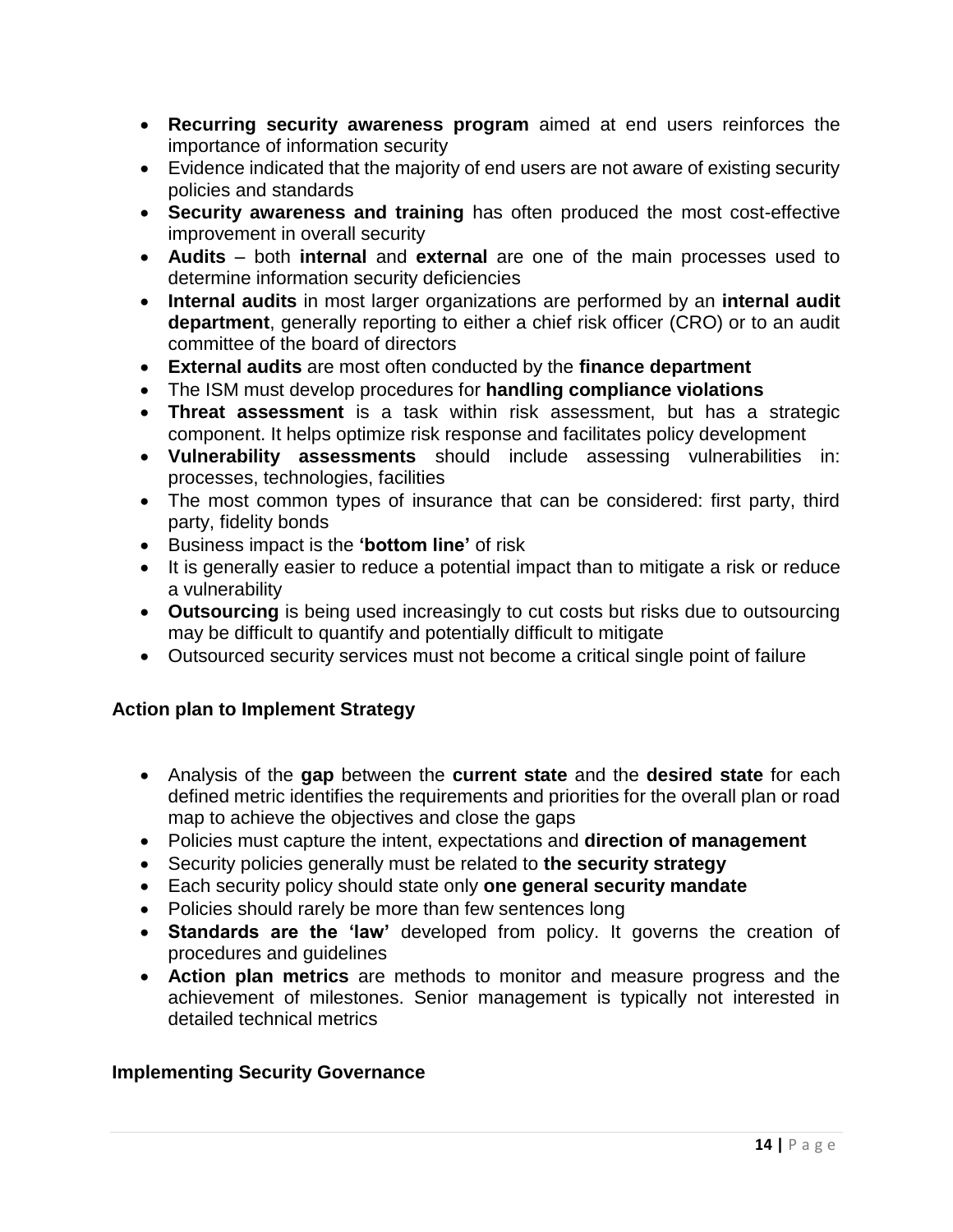- **Capability Maturity Models (CMM)** are available for use on the implementation of security governance
- Risk assessment is a standard procedure and exceptions to following the procedure would be noticed by IT management
- Depending on the structure of the organization, each significant area needs to be evaluated separately
- Policies need to be reviewed to determine whether they address each of the CMM elements
- Objective is to achieve consistent maturity levels across specific security domains

#### **Action Plan Intermediate Goals**

• **Intermediate goals** are defined once the overall strategy has been completed

#### **Information Security Program**

- Foundations of an information security program are: the **security strategy** and the **action plan**
- The objective of the information security program is to protect the interests of those relying in the information and the processes, systems, and communications that handle, store and deliver the information from harm, resulting from failures of:
	- o **Confidentiality**
	- o **Integrity**
	- o **Availability**
- Information is **available** and usable when required, and the systems that provide it can appropriately resist attacks
- Information is observed or disclosed to only those who have a right to know
- Information is protected against unauthorized modification
- Business transactions and information exchanges between enterprise locations or with partners can be trusted

# **CHAPTER 2:**

### **Information Risk Management and Compliance**

Exam Relevance: 33% (approximately 66 questions)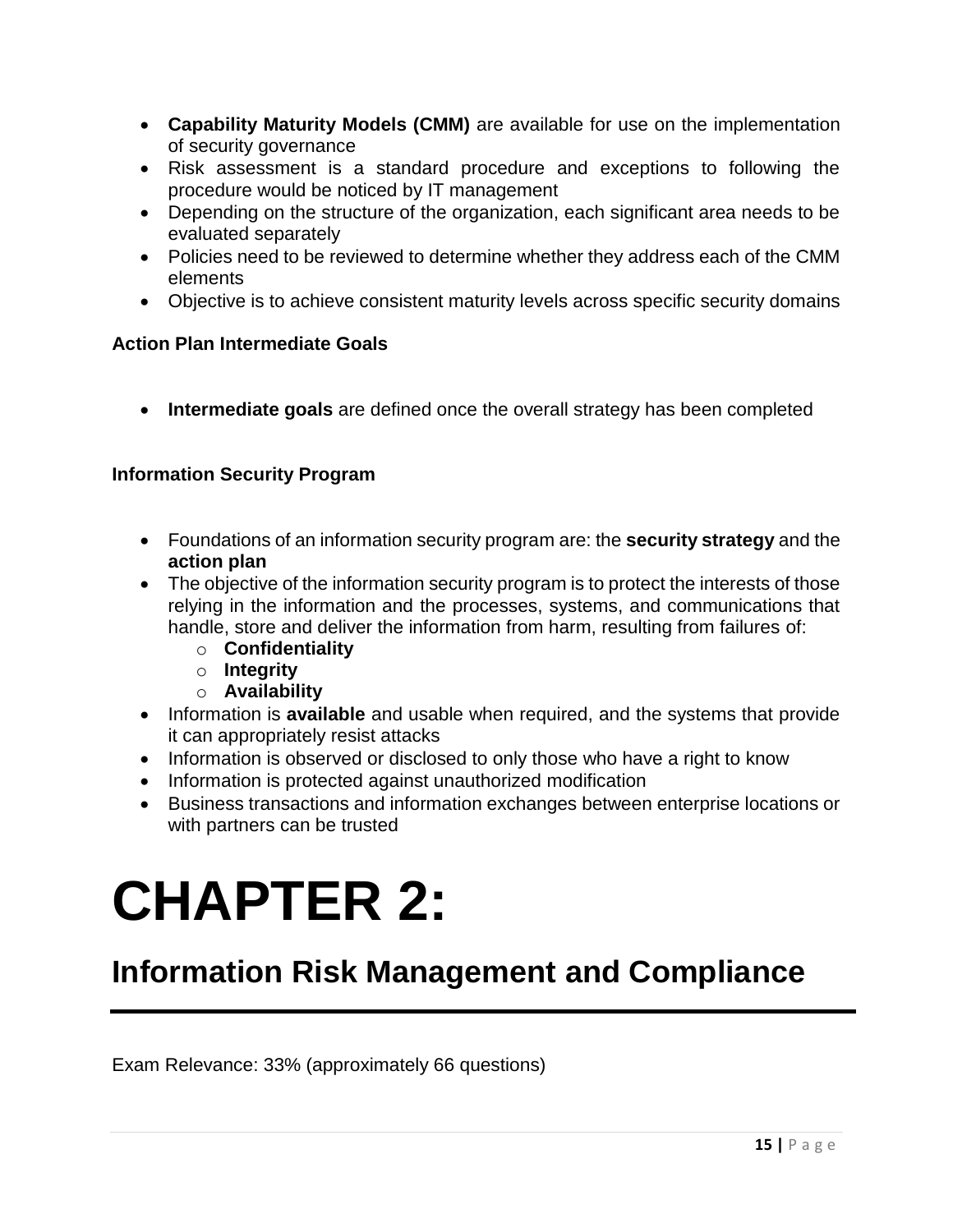#### **EXAM COMPOSITION PERCENTAGE**



#### **Objective**

Ensure that the information security manager understands how to manage information risk to an **acceptable level** to meet business and compliance requirements of an organization.

#### **Risk Management Overview**

- Risk management is a process aimed at achieving an **optimal balance** between realizing opportunities (+) and minimizing (-) vulnerabilities and loss.
- Risks are being **managed** so that they do not have an **adverse material impact** on business processes.
- Risk is **inherent** to all business activities.
- Risk management provides rationale and justification for virtually all information security activities.
- **Risk assessment** is a key requirement for effective information security strategy.
- Risk management **balances risk exposure** against **mitigation strategies**.
- **Controls and countermeasures** are designed as part of Risk Management Framework.
- Risk has its corresponding **likelihood**/probability of occurrence and consequence/business **impact**
- **Informed decision making:**
	- $\circ$  based on the organization's threat, vulnerability and risk profile
	- o based on **risk exposure** and **potential consequences** of compromise
- Risk management results to organizational **acceptance** / **deference** based on an understanding of potential consequences of **residual risk.**

#### **Risk Management Strategy**

• A risk management **strategy** is an integrated business process and **has defined objectives**.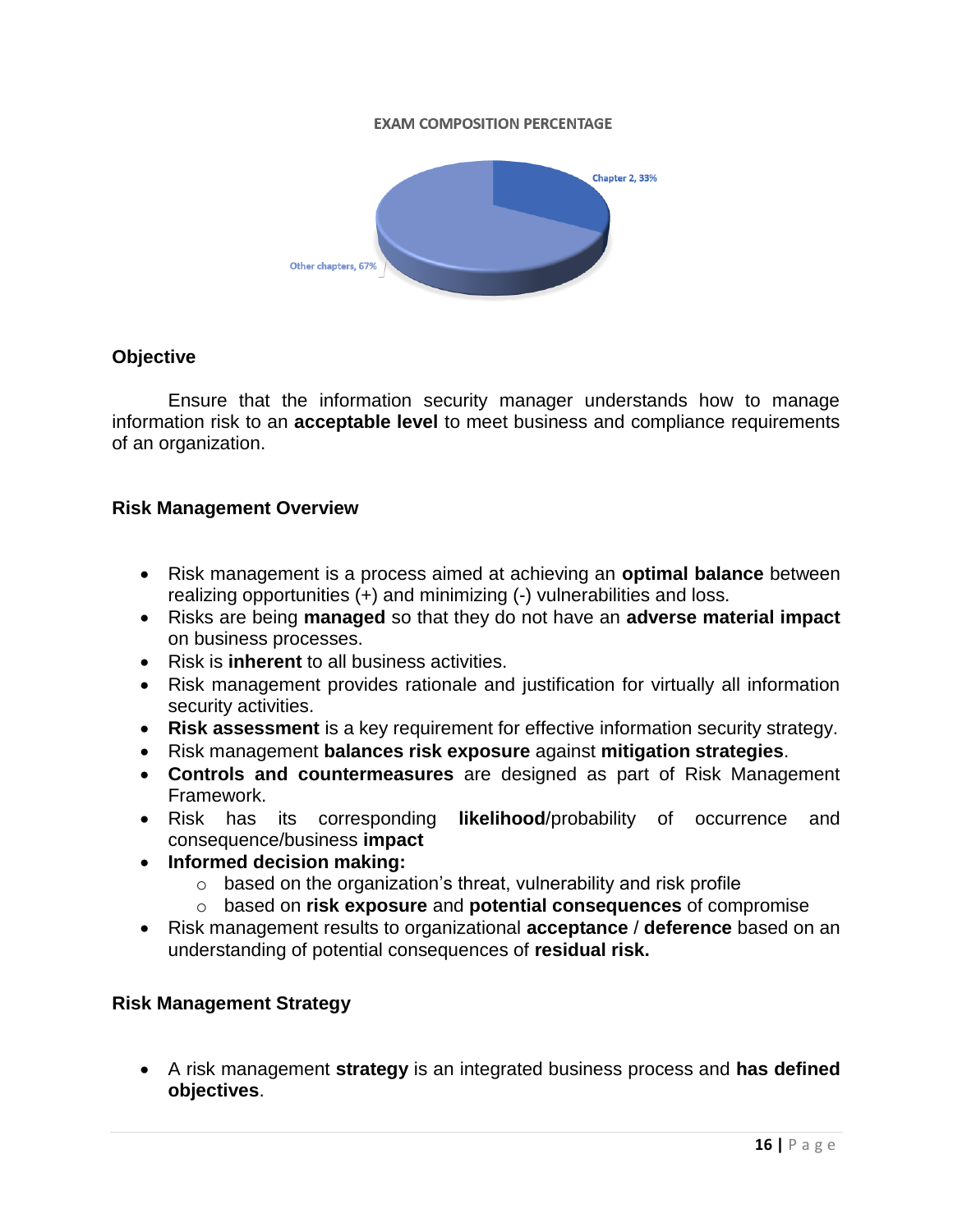• Incorporates all processes, activities, methodologies and policies of risk management carried out in an organization.

#### **Effective Information Security Risk Management**

- Activities must be **continuously supported** by all members of the organization.
- **Senior management commitment** is required to achieve the objectives of the risk management program.
- All personnel must understand their **responsibilities** in terms of information security
- Personnel must also be **trained in applicable control procedures**
- Compliance must be **tested** and **enforced** consistently.
- Develop a Risk Management Program based on the following requirements:
	- o Establish context and purpose
	- o Define scope and charter
	- o Define authority, structure, and reporting
	- o Ensure asset identification, classification and ownership
	- o Determine objectives
	- o Determine methodologies
	- o Designate program development team
- Risk management is part of the **responsibility of the board of directors** or the equivalent to ensure that these efforts are effective.
- Management must be involved in and signs off on **acceptable risk** levels and risk management objectives.
- **Steering committee** sets the risk management **priorities**.
- Steering committee defines risk management **objectives** in terms **of supporting business** strategy.
- Information Security Manager is responsible for developing, collaborating, and managing the risk management program to meet the defined objectives.

#### **Information Security Risk Management Concepts**

- **Information security-related risk management** falls to the information security manager.
- Key information **security risk management concepts**:
	- o Threats
	- o Vulnerabilities
	- o Exposures
	- o Risk
	- o Impacts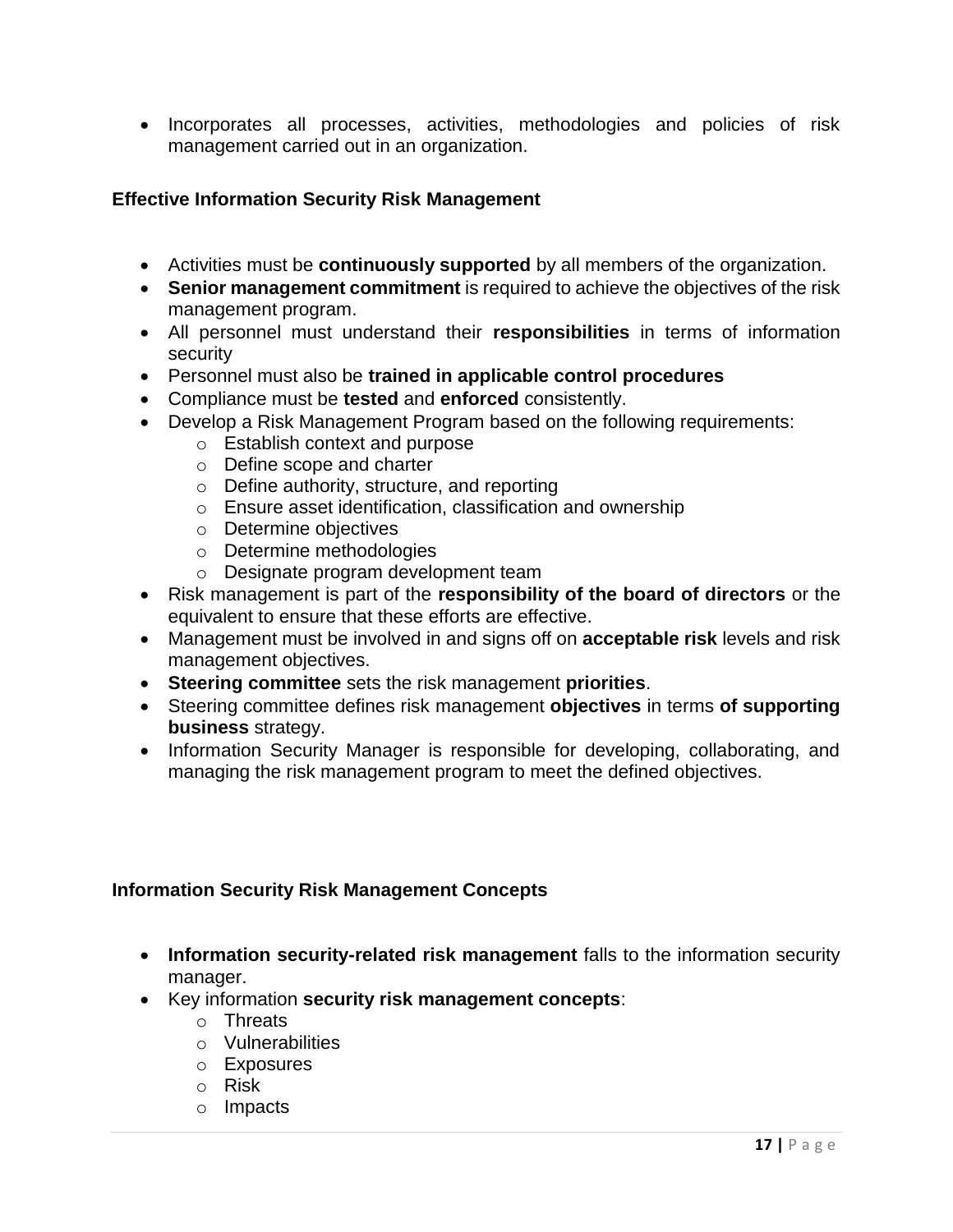- o Controls
- o Countermeasures
- o Resource valuation
- o Information asset classification
- o Criticality
- o Sensitivity
- o Recovery Time Objectives **(RTOs)**
- o Recovery Point Objectives **(RPOs)**
- o Service Delivery Objectives **(SDOs)**
- o Acceptable Interruption Window **(AIW)**
- o Redundancy
- **Risk management functions** related to information security:
	- o Service Level Agreement (SLAs)
	- o System robustness and resilience
	- o Business continuity/disaster recovery
	- o Business process re-engineering
	- o Project management timelines and complexity
	- o Enterprise and security governance
	- o Systems life cycle management
	- o Policies -> standards -> procedures
- Information security manager (ISM) must have conceptual understanding of the following technologies:
	- o Application security
	- o Physical security
	- o Environmental controls
	- o Logical access controls
	- o Network access controls
	- o Routers, firewalls, and other network components
	- o Intrusion detection/prevention
	- o Wireless security
	- o Platform security
	- o Encryption and PKI
	- o Anti-virus software and malware
	- o Spyware and adware
	- o Anti-spam
	- o Telecommunications and VoIP

#### **Risk Management Implementation**

- Risk management contains a series of process of **weighing policy alternatives** in consultation with interested parties
- Risk management should be a **continuous and dynamic process** to ensure that changing threats and vulnerabilities are addressed in a timely manner.
- Risk management consists of the following processes:
	- o Establish scope and boundaries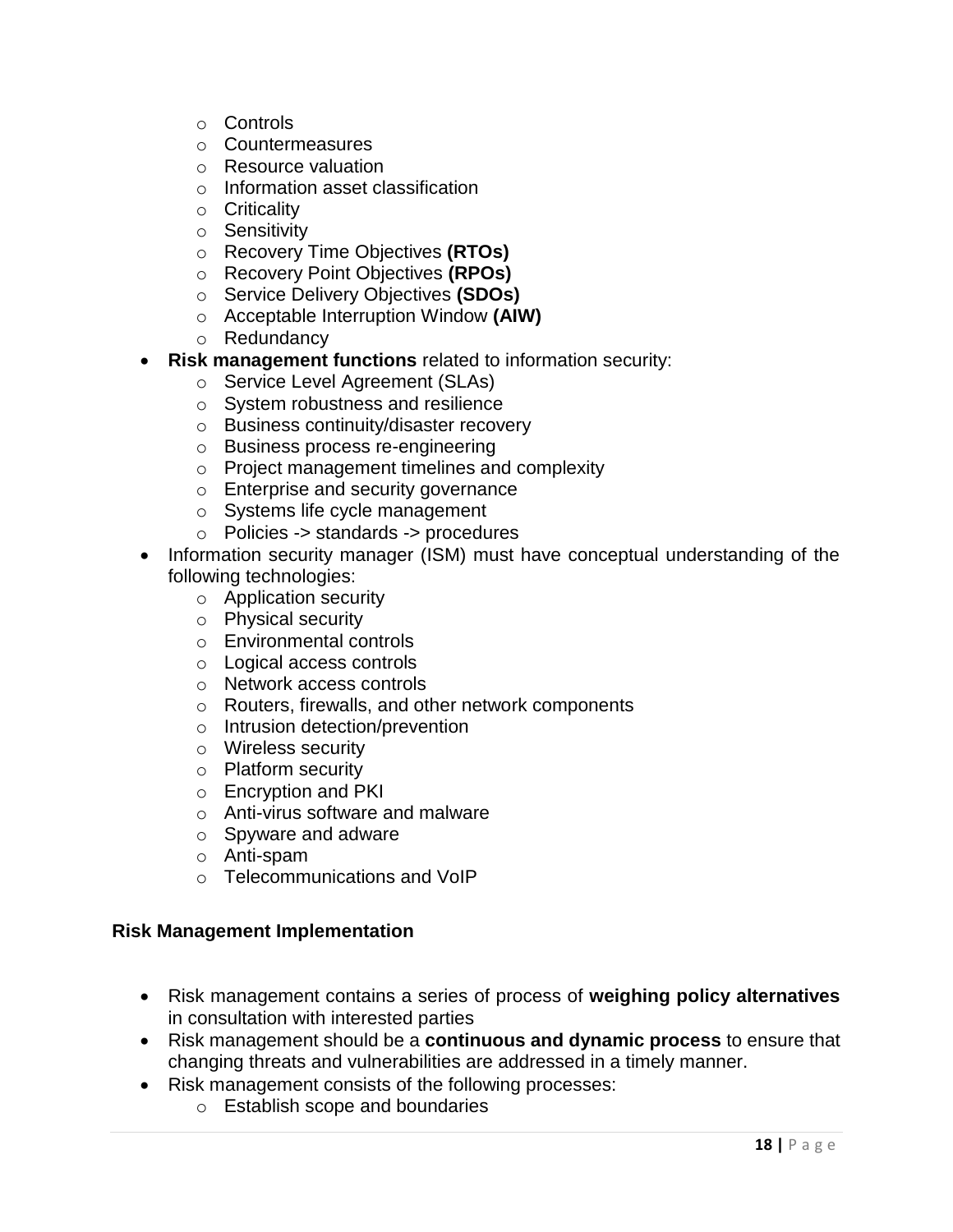- o Risk assessment
- o Risk treatment
- o Acceptance of **residual risk**
- o Risk communication and monitoring
- Risk acceptance can be optional and be covered by both **risk treatment** and **risk communication**
- Determining the **appropriate level** of security depends on the potential risks that an organization faces.
- **Framework** for risk management should have the following requirements:
	- o Policy
	- o Planning and resourcing
	- o Implementation program
	- o Management review
	- o Risk management process
	- o Risk management documentation
- An efficient framework corresponds to **understanding the background** of the organization and its risk
- **Risk management framework** should also develop a structure and process for the development of risk management initiatives and controls
- **Framework approach** is critical in developing a set of criteria against which the risks will be measured
- Following key areas are essential in providing a comprehensive view of the organization's **internal environment**
	- o Key business drivers
	- $\circ$  The organization's strengths, weaknesses, opportunities, and threats
	- o Internal stakeholders
	- o Organization structure and culture
	- o Assets in terms of resources
	- o Goals and objectives, and the strategies already in place to achieve them
- **Risk profile** is essential for effective risk management and can be easily achieved through a **risk register**
- Risk management context can be determined through defining the following:
	- o Organization range and the process or activities to be assessed
	- o Duration
	- o Full scope of the risk management activities
	- o Roles and responsibilities of various parts of the organization participating in the risk management process
- Evaluation of risk must be decided upon three important criteria: **Impact, likelihood**, and the **rules** that will determine whether the risk level is such that further treatment activities are required

#### **Risk Assessment**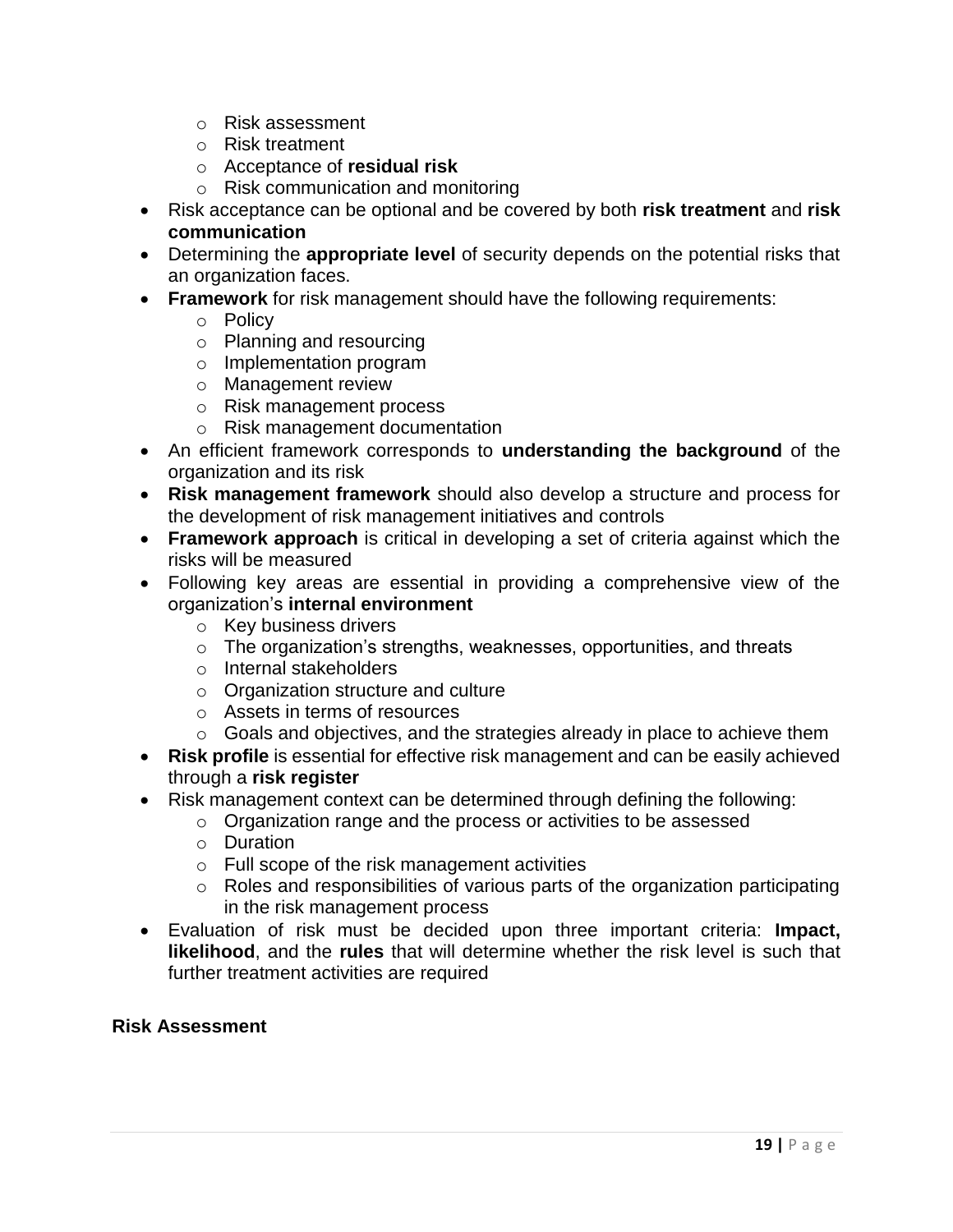- **Aggregate risk** can exist when a particular threat affects a large number of minor vulnerabilities that, in the aggregate, can have a significant impact.
- **Cascading risks** can also manifest unacceptable impacts as a result of one failure leading to a chain reaction of failures.
- The first step in a risk management program should be generating a comprehensive list of sources of **threats, risks, and events** that might impact achieving each objective
- Risk can be characterized by the following:
	- o Origin
	- o A certain activity, event or incident
	- o Its consequences, results or impact
	- o Specific reason for its occurrence
	- o Protective mechanisms and controls
	- o Time and place of occurrence
- Risk identification methodology can be any one of the following:
	- o **Team-based brainstorming**: effective in building commitment and making use of different experiences
	- o **Structured techniques**: flow charting, system design review, system analysis, hazard and operability studies, and operational modeling
	- o **What-if and scenario analysis**: for less clearly defined scenarios such as identification of strategic risks and processes with a more general structure
- Threat categories are as follows
	- o **Natural**: Flood, fire, cyclones, rain/hail, plagues, and earthquakes
	- o **Unintentional**: fire, water, building damage/ collapse, loss of utility services and equipment failure
	- o **Intentional physical**: Bombs, fire, water and theft
	- o **Intentional nonphysical**: fraud, espionage, hacking, identity theft, malicious code, social engineering, phishing attacks and denial-of-service attacks
- The ISM must understand the **business risk profile** of the organization
- Risk is an **inherent** part of the business
- Risk **cannot entirely be eliminated**; every organization has a **level of risk it will accept**
- The ISM must determine the point where cost of losses **intersects** with cost of risk mitigation
- **Risk analysis**: the level of risk and its nature are assessed and understood
	- o Involves thorough examination of the **risk resources**
	- o Analysis of both positive and negative **consequences**
	- o Assessment of existing **controls** that tend to minimize negative risks or enhance positive outcomes
- Risk level can be analyzed using **statistical analysis** of impact and likelihood
- Data that can be used to **estimate** impact and likelihood comes from: past experiences, international standards, market research, experiments, economic or engineering models, and specialist or expert advise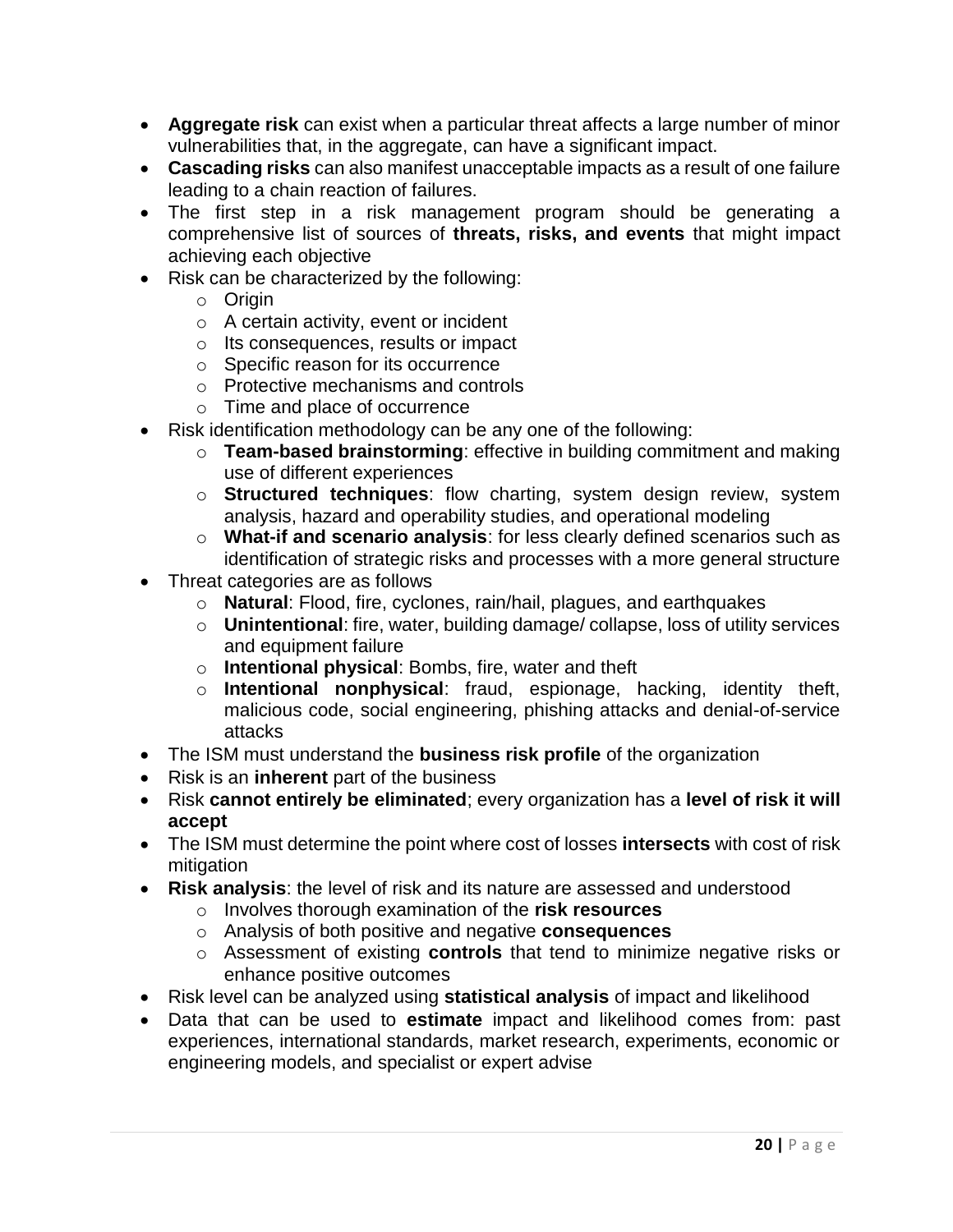- **Quantitative risk analysis**: numerical values are assigned to both impact and likelihood; consequences may be expressed in monetary, technical, or operational terms
- **Semi-quantitative analysis** involves detailed analysis of magnitude and likelihood of potential consequences
- **Risk evaluation** involves the decision to which risk to treat and the treatment priorities
- **Risk treatment** involves four strategic options: Terminate, Transfer, Mitigate, **Tolerate**
- To **terminate** a risk is to stop the activity giving rise to that risk
- **Transferring** a risk involves tapping a third party to manage that specific risk
- **Mitigation** is to reduce the risk through appropriate control measures
- **Tolerating** a risk means it falls to a certain acceptable level
- The **cost of mitigating risk must not exceed the value** of the asset
- Accepted risks should be evaluated and reviewed **regularly**
- **Residual risk** is the amount of risk that remains after countermeasures have been implemented
- Acceptance of residual risk depends on: **regulatory compliance, organizational policy, sensitivity and criticality of assets, acceptable levels of potential impacts, uncertainty inherent in the risk assessment approach, cost and effectiveness of implementation**
- **Impact** is the bottom line for risk management
- All risk management activities are designed to reduce impacts to **acceptable levels**
- **Impact** is a result of any **vulnerability exploited** by a **threat** that causes a **loss**
- **Business Impact Assessment (BIA)** helps prioritize risk management and provides the levels and types of protection required
- **Controls** that address the same risk are excessive and wasteful
- Risk assessment is important to be conducted from the **beginning of process through to the end**
- If the cost of specific controls or countermeasures exceed the benefits of mitigating a given risk, the organization may choose to **accept the risk** rather than incur the cost of mitigation
- **Total Cost of Ownership (TCO)** must be considered for the full life cycle of the control or countermeasure
- **Monitoring processes** is essential to have warning for events that could impact the security program

#### **Information Resource Valuation**

- **Resource valuation** is an essential undertaking required for an effective information risk management program
- It is essential for an ISM to **locate and identify all information resources**, determine **ownership and custodianship** of information, **assign classes** or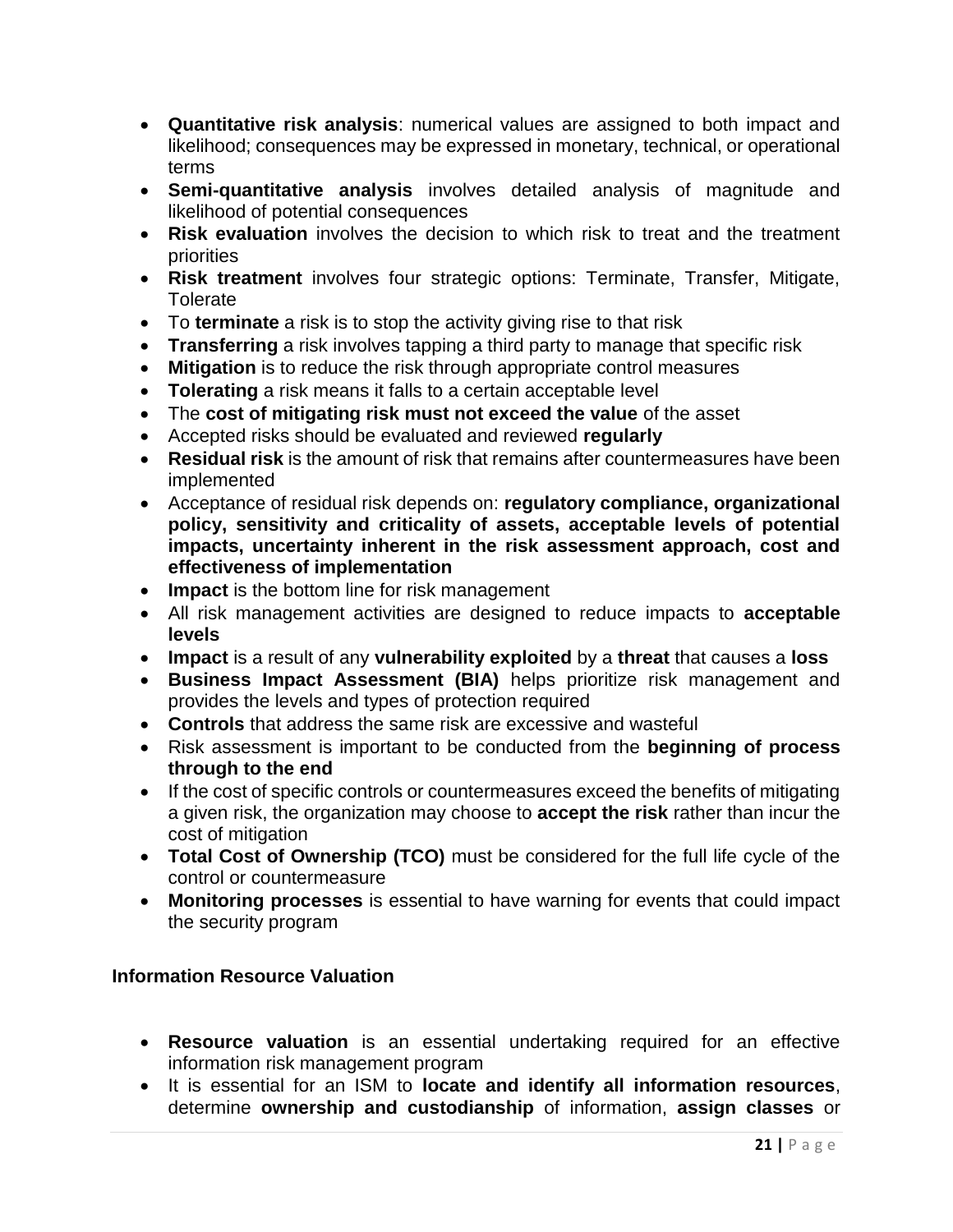levels of sensitivity and criticality to information resources, and make **classifications simple**

- **Asset classifications** are being used by end-user managers and security administrators to determine access levels
- **Data classification** reduces the risk and cost of over or under protecting information resources by correlating security to business objectives
- **Business Impact Analysis (BIA)** helps to identify the impact of adverse events on critical business processes or activities
- Common approach to performing impact assessment is to identify an asset's value proposition to the organization in terms of the impact associated with the loss of **integrity, availability, and confidentiality**
- Some impacts can be measured quantitatively, where others cannot

#### **Recovery Time Objectives**

- **Recovery Time Objectives (RTO)** depend upon numerous factors such as: cyclical need of the information and organization, interdependencies upon the information, organizational requirements, senior management requirement, legal or regulatory requirement, and customer service levels
- RTOs are needed to identify and develop **contingency strategies**
- **Shorter** RTOs require **costlier** contingency procedures
- There is a **break-even point** where the impact of the disruption will begin to be greater than the cost of recovery
- **Recovery Point Objective (RPO)** is determined based on the acceptable data loss in case of disruption of operations
- **Service Delivery Objective (SDO)** is the minimum level of service that must be restored after an event to meet business requirements
- **Third-party service providers** are sometimes tapped for risk transfer.
- It is important for the ISM to assess the **risk of any outsourcing process** where there should be appropriate information **risk management clauses** in the contract
- For outsourcing arrangements, the organization must have **appropriate controls** in place to facilitate the activity
- Considerations for outsourcing include: **criticality** of the business function, **complexity** of the process, **separation** setting control requirements, **regulatory**  requirements, **changes** in internal and external business environment
- Some key clauses that should be part of **Service Level Agreements (SLA)** are: **right to audit** the vendor's books of accounts, **right to review** their processes, insistence on **standard operating procedures (SOP), right to assess skill sets** of vendor resources and advance information if the resources are to be changed

#### **Integration with Life Cycle Processes**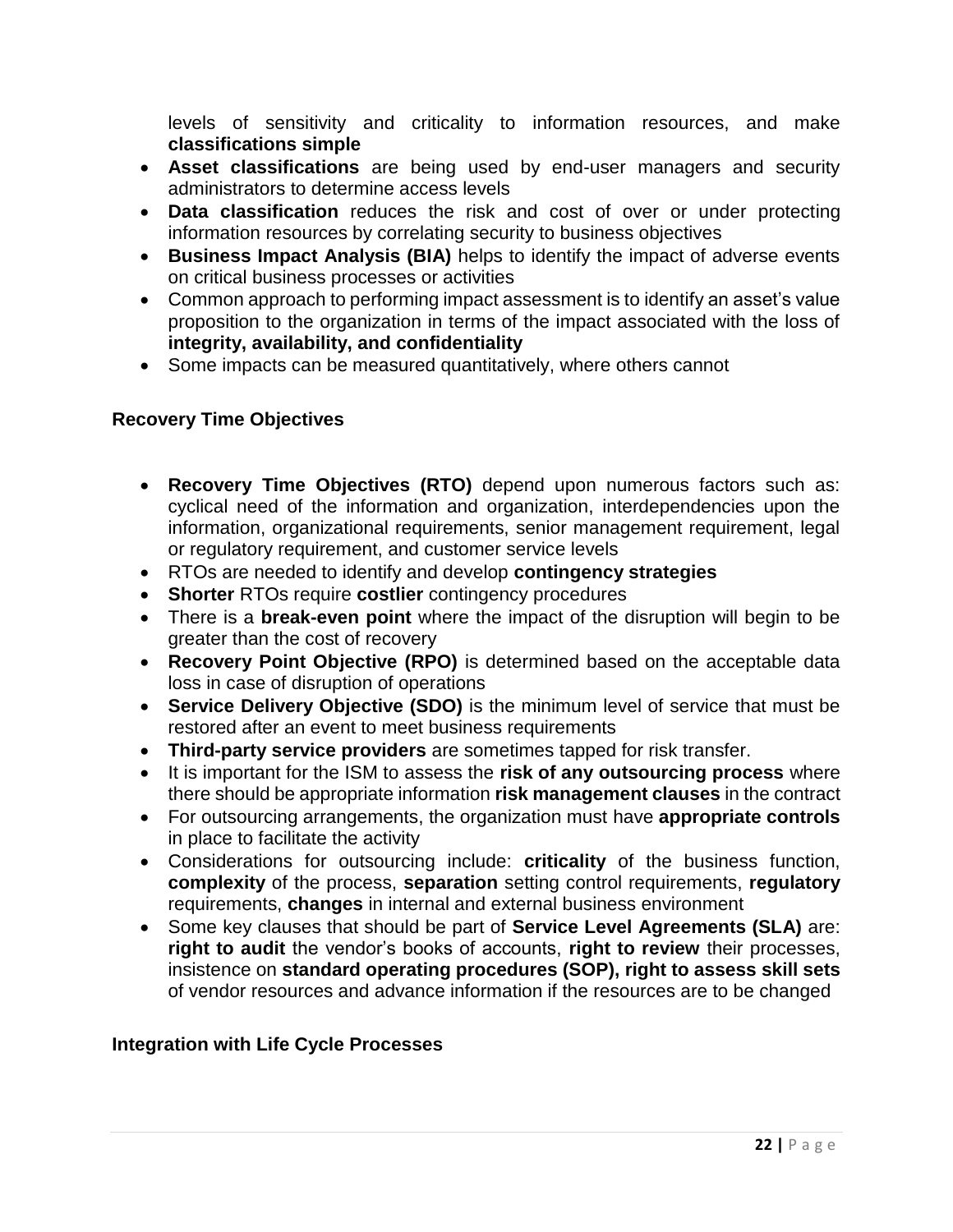- **Change management** is an effective method to maintain adequate security protection
- **Proactive approach** enables the ISM to better plan and implement security policies and procedures in alignment with business goals and objectives
- It is more cost effective to **update risk regularly**
- **Life cycle approach** is the best way to employ to identify, analyze, assess and track risk
- **Top-down systematic approach** can benefit from supporting tools, training and assistance
- **Software tools** are also available to track the risk management life cycle

#### **Security Control Baselines**

- **Baselines** specify minimum security control requirement
- It is important to assess the level of security that is appropriate for an organization
- **Reporting significant changes** in risk to appropriate levels is a primary role of the ISM
- Risk assessment should be **updated as the organization changes**
- Risk assessment process should include an entry whereby a significant security breach or event will trigger a report to upper management

#### **Training and Awareness**

- **People** are generally the **greatest risk** to an organization, appropriate training can significantly mitigate risk
- End users should receive **training** on the importance of adhering to the security policies and procedures of the enterprise, responding to emergency situations, significance of logical access in an IT environment, privacy and confidentiality requirements

#### **Documentation**

- Appropriate **risk management documentation** that is **readily available** is required to effectively manage risk
- Inclusions to a **risk management documentation** should include: objective, audience, information resources, assumptions, and decisions
- **Risk management policy** document may include information such as:
	- o Objectives of the policy
	- o Scope and charter of risk management